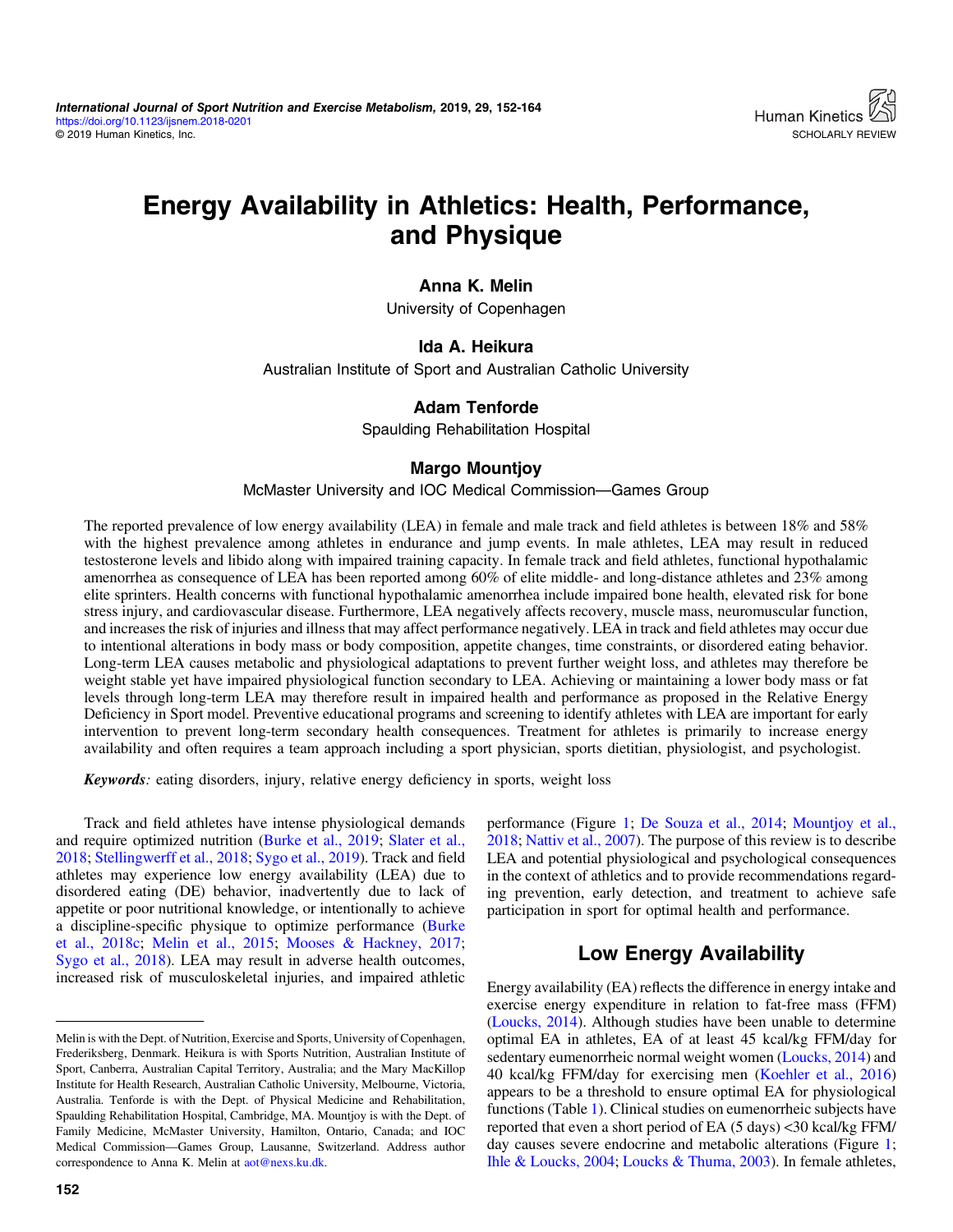<span id="page-1-0"></span>

Figure 1 — Potential cause and effect diagram of LEA in athletes. The figure illustrates examples of sociological, psychological, and behavioral causes of LEA, and its potential physiological and psychological effects in athletes described in the literature [\(Burke et al., 2018,](#page-9-0) [2018c,](#page-9-0) [De Souza et al., 2014;](#page-9-0) [Elliott-Sale et al., 2018;](#page-9-0) [Ihle & Loucks, 2004](#page-10-0); [Laughlin & Yen, 1996;](#page-10-0) [Loucks, 2014;](#page-10-0) [Loucks & Thuma, 2003;](#page-10-0) [Melin et al., 2015](#page-10-0); [Mountjoy et al., 2015,](#page-11-0) [2018;](#page-11-0) [Nattiv et al., 2007](#page-11-0); [Rickenlund et al., 2005;](#page-11-0) [Thompson et al., 1993](#page-11-0); [Tornberg et al., 2017;](#page-11-0) [Turton et al., 2017](#page-12-0)). Low substrate and nutrient availability negatively affect cognitive and physical function and health as well as performance both directly and indirectly. LEA causes endocrine changes that increase the risk for reproductive and endothelial dysfunction, dyslipidemia, gastrointestinal problems, reduced appetite, injuries, impaired bone health, and immunological suppression. Gastrointestinal problems, reduced appetite, disordered eating, or compulsive exercise behavior as well as depression can precede or be caused by LEA illustrated by the double-headed arrow. GnRH = gonadotropin-releasing hormone; LEA = low energy availability; LH = luteinizing hormone;  $T_3$  = triiodothyronine; IGF-1 = insulin-like growth factor 1; P1CP = carboxy-terminal propeptide of Type I procollagen in serum; GH = growth hormone;  $PYY$  = peptide  $YY$ ; GLP-1 = glucagon-like peptide-1; RMR = resting metabolic rate.

| <b>Energy availability</b>                                             | <b>Comments</b>                                                                                                                                                                                                                      | Example 1:<br>Male athlete: 75 kg; 69 kg<br>FFM (8% body fat)<br><b>Training at moderate</b><br>intensity $~1.5-2$ hr/day                                                                                | Example 2:<br>Female athlete: 60 kg; 49 kg<br>FFM (18% body fat)<br><b>Training at moderate</b><br>intensity $~1.5-2$ hr/day                                                                           |
|------------------------------------------------------------------------|--------------------------------------------------------------------------------------------------------------------------------------------------------------------------------------------------------------------------------------|----------------------------------------------------------------------------------------------------------------------------------------------------------------------------------------------------------|--------------------------------------------------------------------------------------------------------------------------------------------------------------------------------------------------------|
| >40 kcal/kg FFM<br>(males)<br>>45 kcal/kg FFM<br>(females)             | High EA:<br>For healthy weight gain or weight<br>maintenance                                                                                                                                                                         | $EEE = 1,500$ kcal/day<br>$EI = 4,600$ kcal/day<br>$EA = (4,600 - 1,500)/69 = 45$ kcal/kg<br>FFM/day                                                                                                     | $EEE = 1,000$ kcal/day<br>$EI = 3,500$ kcal/day<br>$EA = (3,500 - 1,000)/49 = 51$ kcal/kg<br>FFM/day                                                                                                   |
| $\geq$ 40 kcal/kg FFM<br>(males)<br>$\geq$ 45 kcal/kg FFM<br>(females) | Optimal EA:<br>For weight maintenance providing<br>adequate energy for all physiological<br>functions.<br>During periods with injury with alter-<br>native or rehabilitation training at<br>low/moderate intensity $\sim$ 1.5 hr/day | $EEE = 1,500$ kcal/day<br>$EI = 4,250$ kcal/day<br>$EA = (4,250 - 1,500)/69 = 40$ kcal/kg<br>FFM/day<br>$EEE = 750$ kcal/day<br>$EI = 3,500$ kcal/day<br>$EA = (3,500 - 750)/69 = 40$ kcal/kg<br>FFM/day | $EEE = 1,000$ kcal/day<br>$EI = 3,200$ kcal/day<br>$EA = (3,200 - 1,000)/49 = 45$ kcal/kg<br>FFM/day<br>$EEE = 500$ kcal/day<br>$EI = 2,700$ kcal/day<br>$EA = (2,700-500)/49 = 45$ kcal/kg<br>FFM/day |
| 30–40 kcal/kg FFM<br>(males)<br>30–45 kcal/kg FFM<br>(females)         | Subclinical LEA:<br>May be tolerated for short periods during $EI = 4,000$ kcal/day<br>a well-constructed weight-loss program $EA = (4,000 - 1,500)/69 = 36$ kcal/kg                                                                 | $EEE = 1,500$ kcal/day<br>FFM/day                                                                                                                                                                        | $EEE = 1,000$ kcal/day<br>$EI = 2,700$ kcal/day<br>$EA = (2,700 - 1,000)/49 = 35$ kcal/kg<br>FFM/day                                                                                                   |
| $<$ 30 kcal/kg FFM                                                     | Clinical LEA:<br>Health implications with impairment of $EI = 3,500$ kcal/day<br>many body systems including training<br>adaptation and performance                                                                                  | $EEE = 1,500$ kcal/day<br>$EA = (3,500 - 1,500)/69 = 29$ kcal/kg<br>FFM/day                                                                                                                              | $EEE = 1,000$ kcal/day<br>$EI = 2,300$ kcal/day<br>$EA = (2,300 - 1,000)/49 = 27$ kcal/kg<br>FFM/day                                                                                                   |

#### Table 1 Classification of Energy Availability Levels With Examples of Calculation for a Hypothetical Male and Female Athlete

Note. All numbers regarding EI are in bold. EA = energy availability; EEE = exercise energy expenditure; EI = energy intake; LEA = low energy availability; FFM = fatfree mass.

EA <30 kcal/kg FFM/day is typically defined as clinical LEA and EA between 30 and 45 kcal/kg FFM/day as subclinical LEA (Table 1; [De Souza et al., 2014;](#page-9-0) [Melin et al., 2015](#page-10-0)). However, studies on free-living athletes have failed to find clear thresholds or associations between EA and objective measures of energy conservation or health impairment, such as disruption to metabolic hormones [\(Heikura et al., 2018](#page-10-0); [Koehler et al., 2013\)](#page-10-0) and menstrual dysfunction ([Melin et al., 2015](#page-10-0); [Williams et al., 2015\)](#page-12-0). Initially,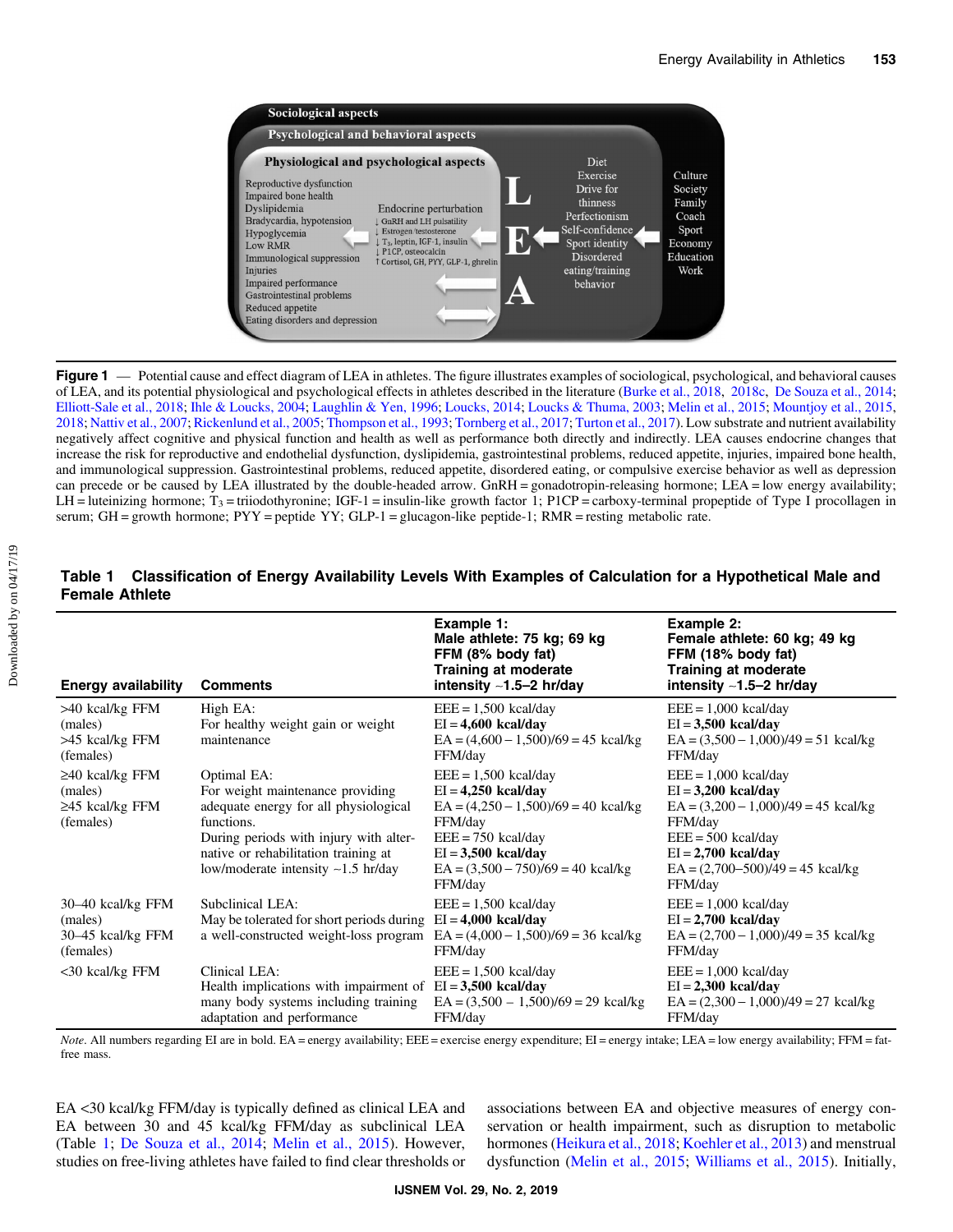LEA leads to a negative energy balance and thereby weight loss because the body's energy reserves (e.g., adipose tissue and body proteins) substantially contribute to fuel needs. However, longterm LEA causes metabolic and physiological adaptations in order to reduce total energy expenditure to prevent further weight loss and promote survival, whereby the body obtains a new energy balance steady state [\(Loucks, 2014\)](#page-10-0). Therefore, an athlete may be weight stable and not excessively low in body mass or body fat levels yet have impaired physiological function secondary to LEA [\(Burke et al., 2018c](#page-9-0); [Loucks, 2014](#page-10-0)).

Athletics consists of a wide array of disciplines that vary significantly in physiological requirements, training characteristics, and optimal physique (Table [2](#page-3-0); [Burke et al., 2019](#page-9-0); [Slater et al.,](#page-11-0) [2018](#page-11-0); [Stellingwerff et al., 2018;](#page-11-0) [Sygo et al., 2019](#page-11-0)). Middle- and long-distance athletes tend to be small and lean; high jumpers are usually tall and lean; and power athletes (sprints, long and triple jump, pole vault, heptathlon, and decathlon) are both lean and more muscular and powerful. In contrast, throwers tend to be larger with higher adiposity.

The mismatch between energy intake and exercise energy expenditure that causes LEA in athletes may occur intentionally in order to optimize body mass or body composition for competition, to avoid weight gain during injury and illness or due to eating disorders (EDs) or DE behavior. Several potential reasons may explain inadvertent LEA such as large energy needs and suppressed appetite during periods of high-intensity training, especially when combined with adherence to ultrahealthy or "clean" eating with low energy density diets ([Burke et al., 2018c](#page-9-0); [Melin et al., 2016](#page-10-0)). Energy intake may be suboptimal due to other factors including lack of financial or time resources as well as cultural beliefs ([Burke](#page-9-0) [et al., 2018\)](#page-9-0). Dietary aspects other than LEA may also affect physiological function such as extreme dietary fiber intake [\(Melin](#page-10-0) [et al., 2016](#page-10-0)) and suboptimal within-day energy balance. Recent studies reported that despite similar 24-hr EA and energy balance, female endurance athletes with functional hypothalamic amenorrhea (FHA) spent more time in a catabolic state compared with eumenorrheic athletes [\(Fahrenholtz et al., 2018\)](#page-9-0) and demonstrate increased catabolic markers in male endurance athletes [\(Torstveit](#page-11-0) [et al., 2018\)](#page-11-0).

## Prevalence of LEA, DE, and EDs in Athletics

Underreporting or undereating are well-documented behaviors during prospective dietary recording and can therefore explain some of the discrepancies between reported energy intakes and energy needs in athletes and hence result in a potentially false positive diagnosis of LEA [\(Burke et al., 2018c](#page-9-0)). The high prevalence of EDs/DE and physiological symptoms of LEA such as oligomenorrhea or FHA in women and low testosterone in men indicates, however, that many athletes are failing to balance energy expenditure with adequate energy intake (Figure [1](#page-1-0); [Mountjoy et al.,](#page-11-0) [2018](#page-11-0); [Nattiv et al., 2007\)](#page-11-0).

In athletics, there is a high prevalence of LEA and EDs/DE in middle- and long-distance running and jumping events and is more common in female than male athletes (Table [2](#page-3-0); [Sundgot-Borgen &](#page-11-0) [Torstveit, 2004\)](#page-11-0). Studies in runners have reported similar or lower daily energy intake compared with nonathlete populations, especially in women [\(Laughlin & Yen, 1996;](#page-10-0) [Pettersson et al., 1999](#page-11-0)). A study investigating EA in female and male athletes from a mix of sports reported clinical LEA in 58% of male endurance athletes  $(n = 22)$  compared with 51% of female endurance athletes  $(n = 18)$ [\(Koehler et al., 2013](#page-10-0)). In elite athletics, the prevalence of clinical

LEA was 31% and 25% in female and male middle- and longdistance athletes, respectively ([Heikura et al., 2018\)](#page-10-0). Among young American collegiate female Division I track and field athletes (19.5  $\pm$ 1.8 years), 52% were identified with clinical LEA [\(Day et al., 2015](#page-9-0)), while Muia et al. ([2016](#page-11-0)) reported clinical LEA in 18% of adolescent female elite Kenyan runners, compared with 2% among nonathletes. Melin et al. [\(2015\)](#page-10-0) reported clinical LEA in 20% of elite female distance athletes, and 25% were clinically diagnosed with EDs. These results are consistent with an earlier report by Sundgot-Borgen and Torstveit [\(2004](#page-11-0)), who reported a 24% prevalence of EDs in female national team endurance athletes compared with 9% among male endurance athletes. In contrast to running events, literature on the prevalence of LEA with and without EDs/DE in sprint and jumping events is less well characterized (Table [2](#page-3-0); [Sygo](#page-11-0) [et al., 2018](#page-11-0)). Sundgot-Borgen and Torstveit ([2004](#page-11-0)) reported a prevalence of EDs in 3% and 6% of male and female national team athletes in sprint and throwing events, respectively. In contrast, the prevalence of EDs in middle- and long-distance running and jumping events were 22% among male athletes and 10% in female athletes. In a study by Hausenblas and McNally [\(2004\)](#page-10-0) investigating the prevalence of DE in track and field athletes versus nonathletes with higher or lower activity levels, the prevalence was higher in females (14%) compared with males (4%), and in nonathletes with a higher activity level (14%) compared with athletes (7%) and nonathletes (8%) with low activity levels. Discipline-based division showed DE in 12% of the middle- and long-distance runners, 5% of the sprint athletes, and 0% of the field athletes (Hausenblas  $\&$ [McNally, 2004\)](#page-10-0).

While LEA and associated health conditions are observed in adult track and field athletes, there is compelling evidence that LEA with and without DE may start during youth [\(De Souza et al., 2014](#page-9-0); [Nattiv et al., 2007\)](#page-11-0). In a study investigating EA in female high school athletes  $(n = 80)$  including track athletes  $(n = 24)$  and sedentary controls  $(n = 80)$ , similar prevalence of subclinical LEA among athletes (31%) and controls (39%) was reported [\(Hoch](#page-10-0) [et al., 2009\)](#page-10-0). Early attitudes on ideal body type and DE have been reported in high school runners. While <2% of the 748 runners surveyed reported DE, over 23% of girls and 8% of boys reported dieting or skipping meals to lose weight ([Tenforde et al., 2011\)](#page-11-0). A separate report of a subset of this sample identified the belief that "being thinner leads to faster running performances" in over half of the girls and two thirds of the boys [\(Tenforde et al., 2015\)](#page-11-0).

## Outcomes of LEA

The Relative Energy Deficiency in Sport (RED-S) model describes 10 health outcomes and 10 potential performance effects resulting from LEA in athletes [\(Mountjoy et al., 2018](#page-11-0)). A summary of the current knowledge of health and performance impairments related to LEA is reported and discussed in detail in the International Olympic Committee Consensus Statement for RED-S ([Mountjoy](#page-11-0) [et al., 2018](#page-11-0)). In the following section, studies relevant to the reporting of LEA and related conditions in athletics will be presented.

#### Reproductive Dysfunction

Reduced sex hormones and associated reduced fertility may result from LEA in athletes of both sexes. LEA in female athletes may result in suppressed sex hormones and FHA, a neuroendocrine condition diagnosed by excluding alternative etiology ([Gordon](#page-10-0) [et al., 2017\)](#page-10-0). The prevalence of FHA appears to be high in running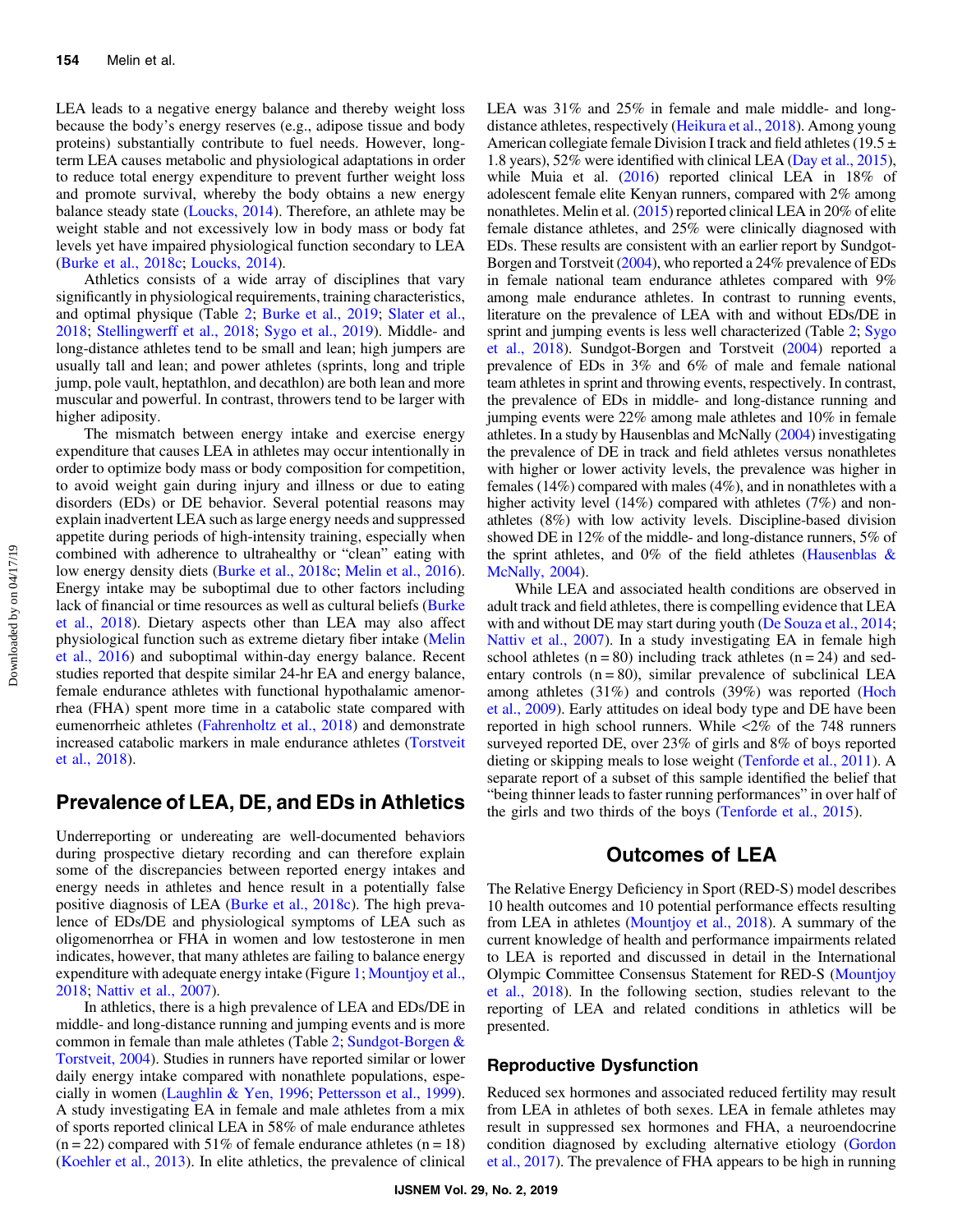| ì |
|---|
|   |

| $\ddot{\phantom{a}}$<br>$\overline{a}$ |
|----------------------------------------|
|                                        |
|                                        |
|                                        |
| $\overline{a}$                         |
|                                        |
| i                                      |
|                                        |
|                                        |
| J                                      |
|                                        |
| :<br>:                                 |
| $\mathbf{r}$<br>$\frac{2}{3}$          |
| <br> <br> <br> <br>                    |
|                                        |
| I                                      |
| í<br>i<br>ĺ<br>í                       |
| l                                      |
| í                                      |
| ļ                                      |
| Í                                      |
| C<br>ı<br>q<br>ត្ត<br>l                |

<span id="page-3-0"></span>

| Discipline | Events                                                   | Physique and<br>physiological<br>requirements                                                                         | Training and competition load                                                                                                                                                                            | Current evidence, concerns, and challenges                                                                                                                                                                                                                                       |
|------------|----------------------------------------------------------|-----------------------------------------------------------------------------------------------------------------------|----------------------------------------------------------------------------------------------------------------------------------------------------------------------------------------------------------|----------------------------------------------------------------------------------------------------------------------------------------------------------------------------------------------------------------------------------------------------------------------------------|
| Sprints    | $400~\mathrm{m}$<br>$200~\mathrm{m}$<br>$100~\mathrm{m}$ | A lean, highly muscular phy-<br>sique. Importance of strong,<br>Physique requirements:                                | training for power combined with speed and<br>High volume of strength and plyometric<br>Training                                                                                                         | Existing reports show 31% subclinical LEA in track athletes (Hoch<br>et al., 2009), 3-7% EDs in track disciplines (Hausenblas &<br>Current evidence:                                                                                                                             |
| Hurdles    | 100/110 m<br>$400~\mathrm{m}$                            | powerful leg muscles as well<br>as muscular arms. Higher BM<br>and BMI for shorter sprints,                           | speed/technical session may be only a couple of<br>speed endurance training as well as flexibility<br>and technique. Actual work within a single                                                         | McNally, 2004; Sundgot-Borgen & Torstveit, 2004), and 23-24%<br>MD (Ikedo et al., 2016).<br>The main challenge:                                                                                                                                                                  |
|            |                                                          | somewhat lower body mass<br>and BMI for longer sprints.<br>Usually shorter in stature.<br>Physical/physiological re-  | more intense and lead to ~50-80% depletion of<br>of this type of training may remain quite low.<br>Instead, sprint and resistance exercise may be<br>minutes of duration; therefore, metabolic cost      | Achieving/maintaining a high level of muscularity, a high power to<br>(a) negative health and performance effects of long-term LEA and<br>(b) unwanted weight gain due to failure to match energy intake to<br>weight ratio, and optimal adaptation/performance without          |
|            |                                                          | Focus on optimizing strength<br>explosive power, and speed.<br>quirements:                                            | increase the total duration of work on a com-<br>muscle glycogen stores (Slater et al., 2018).<br>warm-up, cooldown, and several heats may<br>A single race lasts only 10-60 s. However,<br>Competition: | Nutrition should be tailored to maximize training and performance.<br>performance (high fuel availability around exercise) while mini-<br>Periodized approach may be required to support training and<br>The solution:<br>expenditure.                                           |
|            |                                                          |                                                                                                                       | may participate in several events (e.g., 100 m,<br>petition day/across competition days. In addi-<br>tion, at major championships, some athletes<br>200 m, and $4 \times 100$ -m relay), which creates   | protein intake outside of training; Sygo et al., 2018). During periods<br>(20-30 g every 3-4 hr) may support the maintenance of FFM and<br>of subclinical LEA (Table 1), evenly distributed intake of protein<br>mizing weight gain (low fuel availability and focus on adequate |
|            |                                                          |                                                                                                                       | ery within and between competition days. This<br>further challenges for performance and recov-<br>challenge is similar to that of multisport<br>athletes                                                 | improve satiety (Hector & Phillips, 2018). During "bulking," that is,<br>targeted periods to increase FFM, emphasis should be on moderate-<br>to-high protein and carbohydrate intakes combined with high EA<br>Table 1).                                                        |
| Jumps      | Triple jump<br>quuri guo<br>High jump<br>Pole vault      | A high power to weight ratio<br>ness. A high level of muscu-<br>and in high jump also lean-<br>Physique requirements: | speed and speed endurance training, flexibility,<br>plyometric training for power combined with<br>High volume of sport-specific strength and<br>Training:                                               | plines (Hausenblas & McNally, 2004; Sundgot-Borgen & Torstveit,<br>Evidence of 7-22% EDs in field athletes/anti-gravitational disci-<br>Current evidence:<br>2004).                                                                                                              |
|            |                                                          | disciplines except high jump.<br>larity is needed in all the<br>Physical/physiological re-<br>quirements:             | minutes in duration; therefore, metabolic cost of<br>vaulters. Actual work within a single speed or<br>and technique. Gymnastics training for pole<br>technical session may be only a couple of          | Achieving/maintaining moderate levels of muscularity, high levels<br>adaptation and performance without (a) negative health and per-<br>of leanness, and a high power to weight ratio while optimizing<br>The main challenges:                                                   |
|            |                                                          | A combination of superlative<br>speed, power, and explosive<br>strength as well as technical                          | this type of training may remain low/modest.<br>Instead, resistance exercise may lead to ~50-<br>80% depletion of muscle glycogen stores                                                                 | formance effects of long-term LEA and (b) unwanted weight gain<br>due to failure to match energy intake to expenditure. Compared with<br>distance runners, jumpers may be less prone to reduced BMD or                                                                           |
|            |                                                          | skills is needed in all jumping<br>disciplines.                                                                       | (long jump, triple jump) or up to 10-20 (high<br>A single jump lasts only <10 s. Usually, $3-6$<br>(Slater et al., 2018).<br>Competition:                                                                | Nutrition should be tailored to maximize training and performance.<br>bone injuries due to the high-impact loading nature of the sport<br>(Tenforde & Fredericson, 2011).<br>The solution:                                                                                       |
|            |                                                          |                                                                                                                       | down may increase the total duration of work<br>jump, pole vault) jumps are performed on a<br>single competition day. Warm-up and cool-                                                                  | mizing weight gain (low fuel availability and focus on adequate<br>performance (high fuel availability around exercise) while mini-<br>Periodized approach may be required to support training and                                                                               |
|            |                                                          |                                                                                                                       | championships usually include qualification<br>on a competition day. In addition, major                                                                                                                  | periods of LEA, evenly distributed intake of protein (20-30 g every<br>protein intake outside of training) (Sygo et al., 2018). During                                                                                                                                           |
|            |                                                          |                                                                                                                       | performance needs to maintain at high levels<br>rounds 1-2 days before the finals. Therefore,<br>across these rounds of competition and pro-                                                             | 3-4 hr) may support the maintenance of lean body mass and<br>improve satiety (Hector & Phillips, 2018).                                                                                                                                                                          |
|            |                                                          |                                                                                                                       | vides a challenge similar to sprints and multi-<br>sport events.                                                                                                                                         |                                                                                                                                                                                                                                                                                  |

(continued)

 $\label{eq:constrained} (continued)$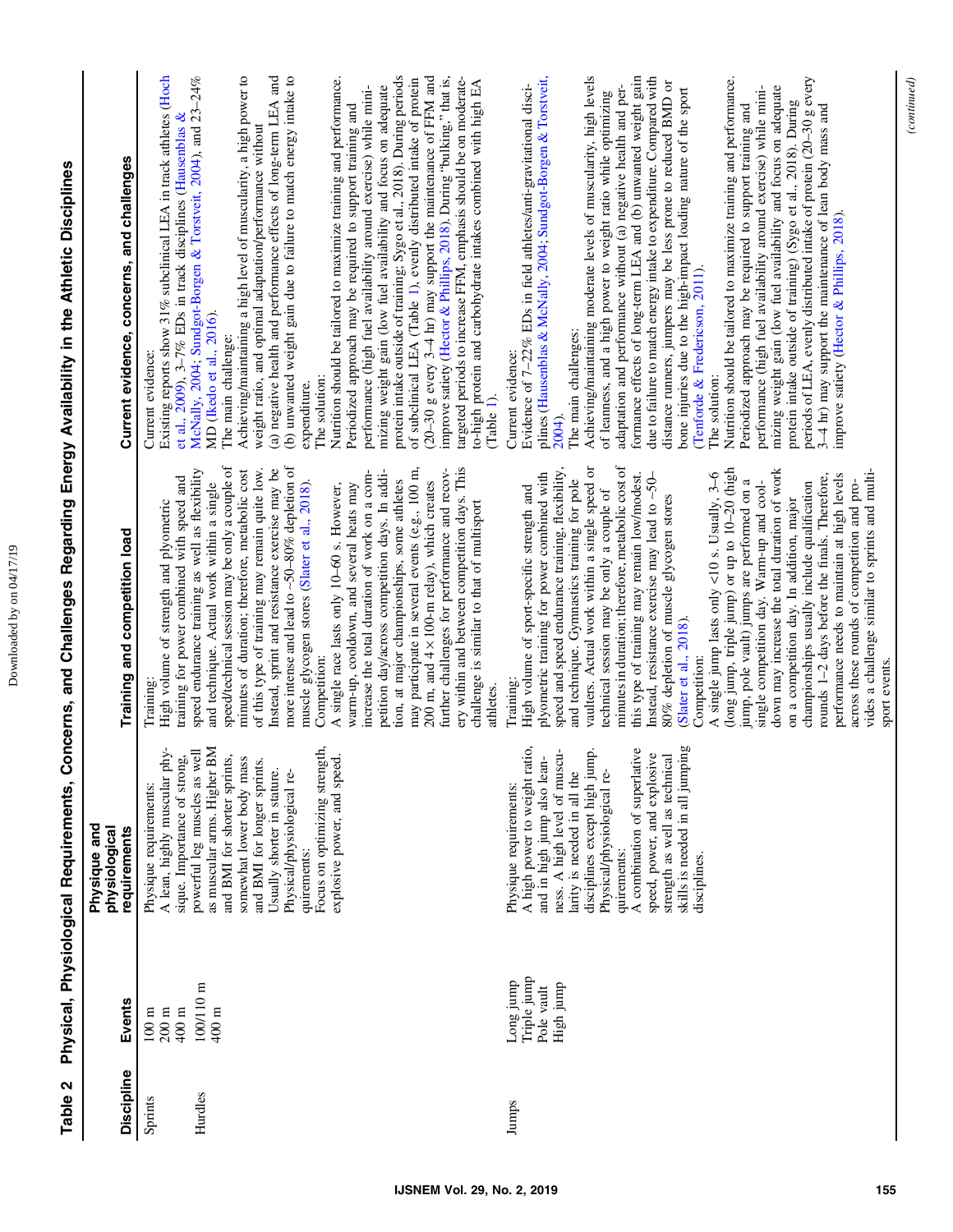| Discipline                                                                          | Events                                                                                                                                                   | Physique and<br>physiological<br>requirements                                                                                                                                                                                                                                                                                                                                                                                                                                                                                                                                                                                                                                                     | Training and competition load                                                                                                                                                                                                                                                                                                                                                                                                                                                                                                                                                                                                                                                                                                                                                                                                                                                                                                                                                                                     | Current evidence, concerns, and challenges                                                                                                                                                                                                                                                                                                                                                                                                                                                                                                                                                                                                                                                                                                                                                                                                                                                                                                                                                                                                                                                                                                      |
|-------------------------------------------------------------------------------------|----------------------------------------------------------------------------------------------------------------------------------------------------------|---------------------------------------------------------------------------------------------------------------------------------------------------------------------------------------------------------------------------------------------------------------------------------------------------------------------------------------------------------------------------------------------------------------------------------------------------------------------------------------------------------------------------------------------------------------------------------------------------------------------------------------------------------------------------------------------------|-------------------------------------------------------------------------------------------------------------------------------------------------------------------------------------------------------------------------------------------------------------------------------------------------------------------------------------------------------------------------------------------------------------------------------------------------------------------------------------------------------------------------------------------------------------------------------------------------------------------------------------------------------------------------------------------------------------------------------------------------------------------------------------------------------------------------------------------------------------------------------------------------------------------------------------------------------------------------------------------------------------------|-------------------------------------------------------------------------------------------------------------------------------------------------------------------------------------------------------------------------------------------------------------------------------------------------------------------------------------------------------------------------------------------------------------------------------------------------------------------------------------------------------------------------------------------------------------------------------------------------------------------------------------------------------------------------------------------------------------------------------------------------------------------------------------------------------------------------------------------------------------------------------------------------------------------------------------------------------------------------------------------------------------------------------------------------------------------------------------------------------------------------------------------------|
| Throws                                                                              | Hammer<br>Shot put<br>Discus<br>Javelin                                                                                                                  | put<br>arms and legs, larger shoulder<br>athletes tend to possess higher<br>adiposity than athletes in other<br>Javelin throwers tend to have a<br>with the rest of the throwers to<br>moderate muscularity. Strong<br>skills. High absolute strength,<br>rhythm, moderate speed, and<br>A high body mass and BMI,<br>High precision and technical<br>lower body mass compared<br>enable a fast run-up before<br>Discus, hammer, and shot<br>Physical/physiological re-<br>dynamic power, sense of<br>Physique requirements:<br>athletics events.<br>and hip width.<br>coordination.<br>quirements:<br>throwing.                                                                                  | within a single speed/technical session may be<br>A single throw lasts <10 s. Usually, 3-6 throws<br>However, warm-up and cooldown may increase<br>the total duration of work slightly. In addition,<br>only a couple of minutes of duration; therefore,<br>Resistance exercise is likely to lead to ~50-80%<br>Therefore, performance needs to be maintained<br>accumulate thousands of steps/day by retriev-<br>major championships usually include qualifi-<br>cation rounds a day or two before the finals.<br>ing implements, which increases the overall<br>are performed on a single competition day.<br>depletion of muscle glycogen stores (Slater<br>metabolic cost of this type of training may<br>remain quite low. However, throwers may<br>energy expenditure of a throwing session.<br>technique, and skill training. Actual work<br>High volume of specific strength training,<br>at high levels across these rounds of<br>et al., 2018).<br>Competition:<br>competition.<br>Training             | 3-6% of EDs among power athletes (Sundgot-Borgen & Torstveit,<br>2019). During "bulking," that is, targeted periods to increase muscle<br>athletes may indicate that these athletes are able to maintain optimal<br>Nutrition should be tailored to maximize training and performance.<br>evenly distributed protein intake outside of training) (Sygo et al.,<br>however, existing evidence of higher-than-average BMD in these<br>weight gain due to failure to match energy intake to expenditure.<br>mizing weight gain (low fuel availability and focus on adequate,<br>performance (high fuel availability around exercise) while mini-<br>mass, emphasis should be on moderate-to-high protein and car-<br>absolute strength and power levels without unwanted/unhealthy<br>Achieving/maintaining moderate levels of muscularity and high<br>Periodized approach may be required to support training and<br>No study has yet investigated LEA in this group of athletes;<br>bohydrate intakes combined with high EA (Table 1).<br>EA (Whittington et al., 2009).<br>The main challenges:<br>Current evidence:<br>The solution:<br>2004). |
| Middle-dis-<br>Long-dis-<br>walking<br>running<br>running<br>tance<br>tance<br>Race | 3,000 m steeple-<br>Marathon<br>$10,000 \text{ m}$<br>5,000 m<br>$1,500 \text{ m}$<br>$20 \text{ km}$<br>$800 \text{ m}$<br>$50 \; \mathrm{km}$<br>chase | avoid overheating) are proba-<br>distance runners, while econ-<br>athletes tend to be somewhat<br>bly more significant determi-<br>while the upper body is usu-<br>omy of movement <sup>b</sup> and effi-<br>taller than long-distance ath-<br>g<br>ally relatively small in mus-<br>A lean physique combined<br>with a relatively low body<br>focused in the lower body<br>more important to middle-<br>cacy of heat exchange (to<br>power, and speed tend to I<br>A high aerobic capacity, <sup>a</sup><br>Physical/physiological re-<br>culature. Middle-distance<br>nants of success in long-<br>weight. Muscle mass is<br>Physique requirements:<br>distance races.<br>quirements:<br>letes. | ration for competition. May involve periods of<br>Long-distance runners and race walkers tend to<br>the year with modest decreases toward the main<br>High volume of aerobic training with high EE<br>especially during the general preparation phase<br>For middle-distance athletes, training volumes<br>petition season. Intensity usually remains high<br>throughout and is further emphasized closer to<br>race. For these athletes, high-intensity training<br>threshold and running economy during prepa-<br>combined with specific training for increasing<br>becomes more important closer to the compe-<br>type of training remains lower compared with<br>strength and plyometric training, and targeted<br>maintain higher training volumes throughout<br>tition season, although the proportion of this<br>phase and tend to decrease toward the com-<br>are moderate during the general preparation<br>altitude and heat training.<br>middle-distance athletes.<br>competition season.<br>Training: | Lane, 2018; Hackney et al., 2017; Heikura et al., 2018), as well as<br>low BMD in $40-45\%$ of athletes (Melin et al., 2015; Pollock et al.,<br>Athletes are especially prone to develop EDs/DE due to a pressure to<br>Sundgot-Borgen & Torstveit, 2004). LEA in 18-58% subelite/elite<br>middle-distance athletes (Heikura et al., 2018; Koehler et al., 2013;<br>Melin et al., 2015). MD 60% (Melin et al., 2014; Pollock et al.,<br>2010), lower testosterone in male distance athletes (Hackney &<br>EDs in 9-24% of adult endurance athletes (Melin et al., 2015;<br>obtain and/or maintain a lean, small physique.<br>2010; Tam et al., 2018).<br>The main challenges:<br>Current evidence:                                                                                                                                                                                                                                                                                                                                                                                                                                              |
|                                                                                     |                                                                                                                                                          |                                                                                                                                                                                                                                                                                                                                                                                                                                                                                                                                                                                                                                                                                                   |                                                                                                                                                                                                                                                                                                                                                                                                                                                                                                                                                                                                                                                                                                                                                                                                                                                                                                                                                                                                                   | (continued)                                                                                                                                                                                                                                                                                                                                                                                                                                                                                                                                                                                                                                                                                                                                                                                                                                                                                                                                                                                                                                                                                                                                     |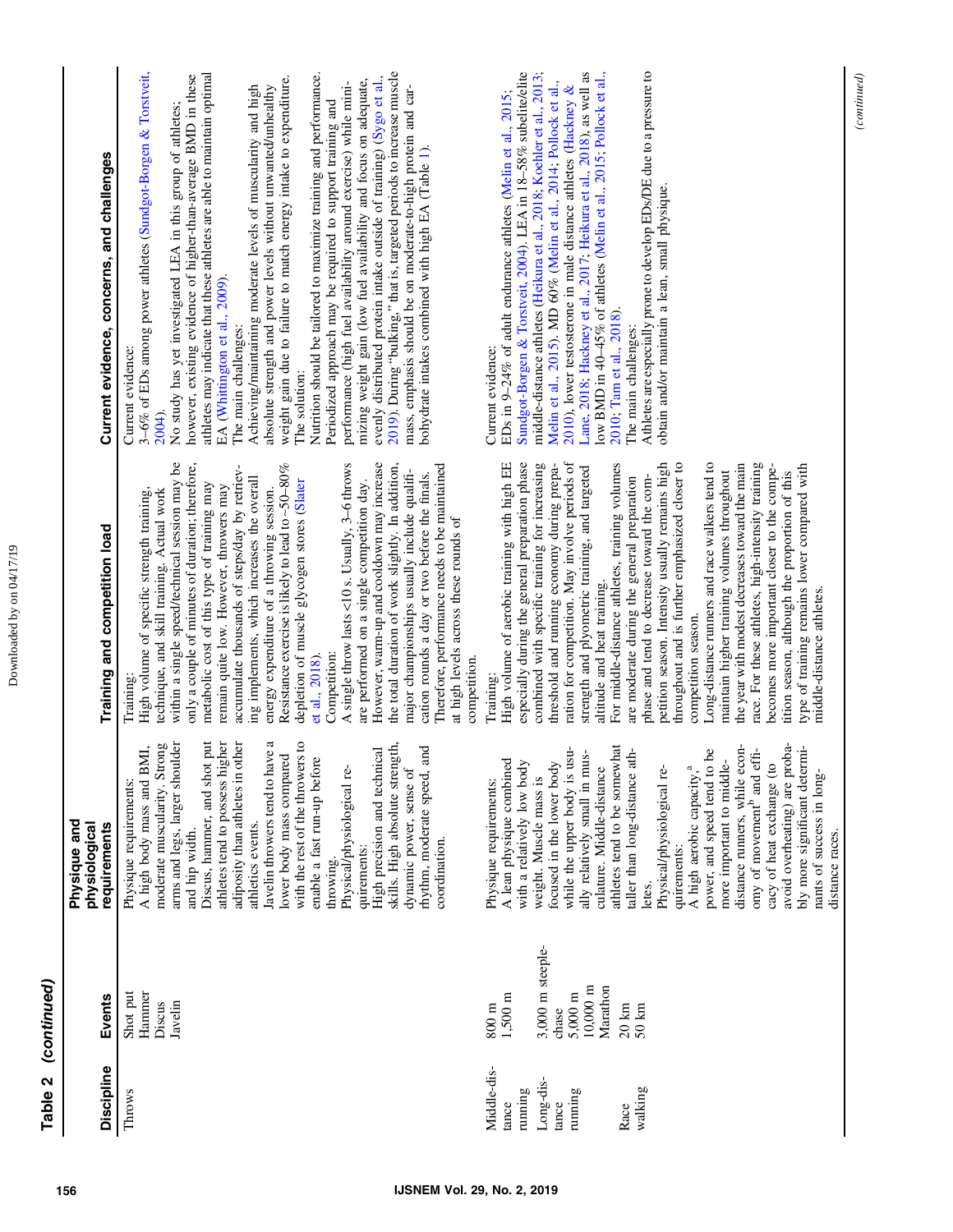| Discipline                      | Events                                                                                                                                                                                                                                                                                                            | Physique and<br>physiological<br>requirements                                                                                                                                                                                                                                                                                                                                                                                                                                                                                                    | Training and competition load                                                                                                                                                                                                                                                                                                                                                                                                                                                                                                                                                                                                                                                                                                    | Current evidence, concerns, and challenges                                                                                                                                                                                                                                                                                                                                                                                                                                                                                                                                                                                                                                                                                                                                                                                                                                                                                                                                                                                                                                                                                                                                                                                   |
|---------------------------------|-------------------------------------------------------------------------------------------------------------------------------------------------------------------------------------------------------------------------------------------------------------------------------------------------------------------|--------------------------------------------------------------------------------------------------------------------------------------------------------------------------------------------------------------------------------------------------------------------------------------------------------------------------------------------------------------------------------------------------------------------------------------------------------------------------------------------------------------------------------------------------|----------------------------------------------------------------------------------------------------------------------------------------------------------------------------------------------------------------------------------------------------------------------------------------------------------------------------------------------------------------------------------------------------------------------------------------------------------------------------------------------------------------------------------------------------------------------------------------------------------------------------------------------------------------------------------------------------------------------------------|------------------------------------------------------------------------------------------------------------------------------------------------------------------------------------------------------------------------------------------------------------------------------------------------------------------------------------------------------------------------------------------------------------------------------------------------------------------------------------------------------------------------------------------------------------------------------------------------------------------------------------------------------------------------------------------------------------------------------------------------------------------------------------------------------------------------------------------------------------------------------------------------------------------------------------------------------------------------------------------------------------------------------------------------------------------------------------------------------------------------------------------------------------------------------------------------------------------------------|
| Middle-dis-<br>running<br>tance | $1,500 \; \text{m}$<br>$800 \text{ m}$                                                                                                                                                                                                                                                                            |                                                                                                                                                                                                                                                                                                                                                                                                                                                                                                                                                  | demands of training are overall significantly<br>Regardless of racing distance, the energetic<br>Training continued:                                                                                                                                                                                                                                                                                                                                                                                                                                                                                                                                                                                                             | poseful (targeted weight loss) periods of LEA may lead to negative<br>Inadvertent (high training loads and/or loss of appetite) or pur-<br>The main challenges continued:                                                                                                                                                                                                                                                                                                                                                                                                                                                                                                                                                                                                                                                                                                                                                                                                                                                                                                                                                                                                                                                    |
| Long-dis-<br>running<br>tance   | 3,000 m steeple-<br>$10,000 \; \mathrm{m}$<br>Marathon<br>$5,000 \text{ m}$<br>chase                                                                                                                                                                                                                              |                                                                                                                                                                                                                                                                                                                                                                                                                                                                                                                                                  | longer distances at the track $(-8:30 \text{ s to } 30 \text{ min})$<br>Middle distance events last $\sim$ 2 $-4$ min, while<br>and on the road (up to 4 hr) take longer to<br>greater than in other track and field events.<br>Competition:                                                                                                                                                                                                                                                                                                                                                                                                                                                                                     | the lower BM of a distance athlete and the moderate-impact nature<br>Higher risk for reduced BMD compared to athletes in jump events as<br>of distance running are less efficient to stimulate bone formation<br>health and performance effects, including fatigue, poor training<br>quality, and low BMD.                                                                                                                                                                                                                                                                                                                                                                                                                                                                                                                                                                                                                                                                                                                                                                                                                                                                                                                   |
| walking<br>Race                 | $20\;{\rm km}$<br>$50 \text{ km}$                                                                                                                                                                                                                                                                                 |                                                                                                                                                                                                                                                                                                                                                                                                                                                                                                                                                  | while glycogen stores become a limiting factor<br>reliance on anaerobic glycolysis in the 1,500 m,<br>Of note are qualification rounds for distances<br>significantly between distances (e.g., a high<br>demand for rapid recovery and optimal per-<br>complete. Therefore, the fuel demands vary<br>800 m-5,000 m, which place an additional<br>in the longer road races).                                                                                                                                                                                                                                                                                                                                                      | illness, or injury), risk of unwanted weight gain if nutrition is not<br>(Barrack et al., 2017; Melin et al., 2015; Tenforde et al., 2015). Low<br>During periods of lower training loads (competition season, taper,<br>BMD may increase the risk for bone stress injury, which impairs<br>Nutrition should be tailored to maximize training and performance.<br>adjusted accordingly.<br>training availability.<br>The solution:                                                                                                                                                                                                                                                                                                                                                                                                                                                                                                                                                                                                                                                                                                                                                                                           |
|                                 |                                                                                                                                                                                                                                                                                                                   |                                                                                                                                                                                                                                                                                                                                                                                                                                                                                                                                                  | road races such as the marathon and 50-km race<br>formance across competition days. Meanwhile,<br>walk demand longer recovery periods where<br>emphasis on adequate nutrition is crucial.                                                                                                                                                                                                                                                                                                                                                                                                                                                                                                                                        | focus on adequate energy and fuel availability throughout the year,<br>whereas middle-distance athletes or those with lower training loads<br>training, easy sessions, return from injury) (Burke et al., 2018). In<br>may benefit from periodizing high fuel availability around special<br>training blocks (high intensity/volume training, altitude training) or<br>distributed intake of protein (20-30 g every 3-4 hr) may support the<br>maintenance of FFM and improve satiety (Hector & Phillips, 2018).<br>sessions (key sessions) while minimizing weight gain by targeted<br>Long-distance athletes or those with higher training loads should<br>addition, during periods of subclinical LEA (Table 1), evenly<br>carbohydrate restriction outside of these periods (low-volume                                                                                                                                                                                                                                                                                                                                                                                                                                  |
| Multievents                     | Women's heptath-<br>Men's decathlon;<br>10-m hurdles<br>100-m hurdles<br>Javelin throw<br>Javelin throw<br>Discus throw<br>$lon: 200$ m<br>dunif auo<br>Long jump<br>High jump<br>High jump<br>Pole vault<br>Shot put<br>Shot put<br>$1,500 \text{ m}$<br>$800~\mathrm{m}$<br>$100~\mathrm{m}$<br>$400 \text{ m}$ | sique that allows the athlete to<br>sports (usually resembles that<br>ıgtl<br>of sprinters/jumpers) is desir-<br>especially jumps and throws).<br>A lean, moderately muscular<br>be competitive in a range of<br>and arms. In general, a phy-<br>physique with powerful legs<br>events), endurance (distance<br>A combination of speed (all<br>throws) and explosive stren<br>jumps) as well as a wide<br>Physical/physiological re-<br>variety of technical skills<br>runs), power (jumps and<br>Physique requirements:<br>quirements:<br>able. | longer in duration and metabolic load compared<br>across two consecutive days of competition. A<br>with other field athletes. A high emphasis on<br>Ten (males) or seven (females) events spread<br>Usually a single session integrates aspects of<br>training. Therefore, training sessions may be<br>single bout of work is usually $\lt 10$ s (800 m<br>events are spread across the day. Therefore,<br>events. Competition day is usually long as<br>$-2.5$ min and 1,500 m $-4$ min); however,<br>several rounds are performed for all field<br>strength, speed, endurance, and technical<br>overall energy demands may be rather<br>discipline-specific training is required.<br>Competition:<br>substantial.<br>Training: | protein intake outside of training) (Sygo et al., 2019). During<br>periods of subclinical LEA (Table 1), evenly distributed intake of<br>Therefore, potential prevalence may be similar to that of sprinters or<br>events that benefit from leanness and a high power-to-weight ratio<br>protein (20-30 g every 3-4 hr) may support the maintenance of FFM<br>No studies have investigated DE or LEA in this group of athletes.<br>The athlete may need to prioritize nutrition/physique goals between<br>negative health and performance outcomes. Contrary events where<br>mance (throws), the main challenge is avoiding unwanted gains in<br>Nutrition should be tailored to maximize training and performance.<br>high BM and absolute power are required for successful perfor-<br>performance (high fuel availability around exercise) while mini-<br>mizing weight gain (low fuel availability and focus on adequate<br>(runs and jumps) with risk of LEA, which in the long-term has<br>Periodized approach may be required to support training and<br>and improve satiety (Hector & Phillips, 2018).<br>long/triple jumpers or pole vaulters.<br>The main challenges:<br>Current evidence:<br>The solution:<br>FM. |
|                                 | $LEA = low$ energy availability; MD = menstrual dysfunction.                                                                                                                                                                                                                                                      |                                                                                                                                                                                                                                                                                                                                                                                                                                                                                                                                                  |                                                                                                                                                                                                                                                                                                                                                                                                                                                                                                                                                                                                                                                                                                                                  | Note. BM = body mass; BMD = bone mineral density; BMI = body mass index; DE = disordered eating: EA = energy availability; EDs = eating disorders; EE = energy expenditure; FFM = fat-free mass; FM = fat mass;                                                                                                                                                                                                                                                                                                                                                                                                                                                                                                                                                                                                                                                                                                                                                                                                                                                                                                                                                                                                              |

Table 2 (continued)

Table 2 (continued)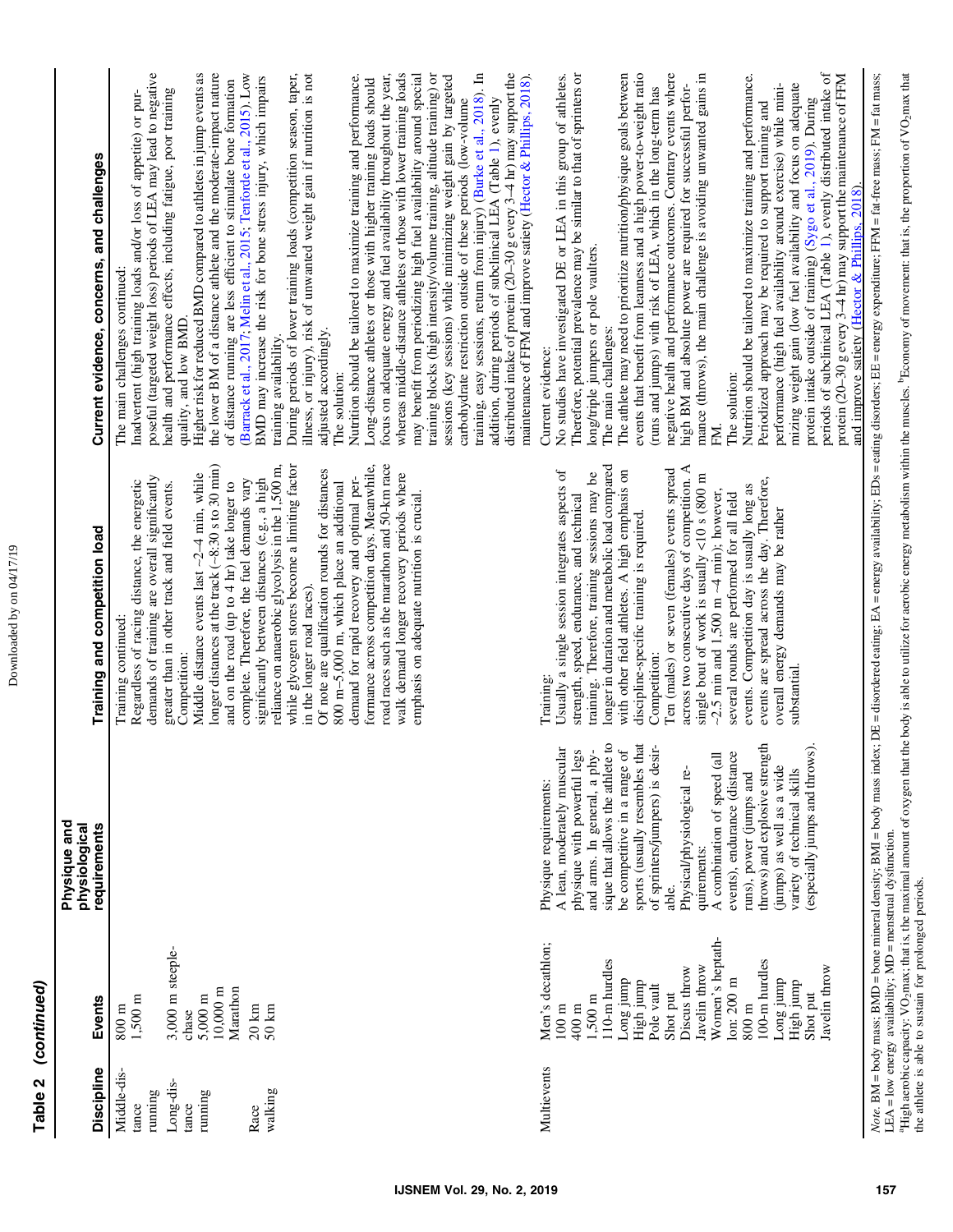events. Self-reported menstrual dysfunction was observed in 60% of English elite middle- and long-distance runners ([Pollock et al.,](#page-11-0) [2010](#page-11-0)) similar to results observed in Swedish and Danish middleand long-distance athletes with 60% clinically verified FHA [\(Melin](#page-10-0) [et al., 2015\)](#page-10-0). Among young track and field athletes, 40% reported menstrual dysfunction ([Day et al., 2015\)](#page-9-0). In contrast, elite and adolescent sprinters have a reported prevalence of 23–24% selfreported menstrual dysfunction [\(Ikedo et al., 2016](#page-10-0); [Sygo et al.,](#page-11-0) [2018](#page-11-0)). Polycystic ovarian syndrome is common in the general population and phenotypes such as coexistence of FHA and has been reported ([Gordon et al., 2017\)](#page-10-0). To ensure correct diagnosis and treatment, a thorough clinical evaluation of the causes of menstrual dysfunction is recommended [\(Gordon et al., 2017](#page-10-0)). Health concerns with FHA include impaired bone mineral density (BMD), elevated risk for bone stress injury (BSI), impaired fertility, and increased cardiovascular risk factors [\(De Souza](#page-9-0) [et al., 2014;](#page-9-0) [Mountjoy et al., 2018](#page-11-0); [Nattiv et al., 2007](#page-11-0)).

A recent review concluded that the specific neuroendocrine changes from LEA are not as well understood in male athletes [\(Elliott-Sale et al., 2018](#page-9-0)). While the mechanism is inconclusive, male athletes appear to be at risk for lower testosterone levels and associated symptoms of hypogonadal state. A cross-sectional investigation in middle- and long-distance runners and race walkers reported reduced testosterone levels in males with clinical LEA [\(Heikura et al., 2018\)](#page-10-0). Endurance training intensity and duration are both negatively associated with libido [\(Hackney et al., 2017\)](#page-10-0), and a 30% reduction in testosterone levels has been reported in athletes with at least 5 years of endurance running compared with athletes with fewer years of training ([Hackney & Lane, 2018\)](#page-10-0). The reproductive changes associated with lowered testosterone levels have potential health implications relative to fertility, bone health, and metabolic function in men ([Hackney & Lane, 2018\)](#page-10-0).

#### Impaired Skeletal Health and BSI

Bone mineral density Z score  $\leq$ -1.0 has been proposed as low BMD for both female and male athletes participating in land-based sports [\(Barrack et al., 2017](#page-9-0); [Mountjoy et al., 2015](#page-11-0); [Nattiv et al.,](#page-11-0) [2007](#page-11-0)). Risk factors for low BMD identified in female runners include prolonged distance running, lower BMI, menstrual dys-function, history of BSI, and lower FFM ([Barrack et al., 2017](#page-9-0); [Tenforde et al., 2015\)](#page-11-0). Similarly, male runners with low BMI believe that being thinner leads to faster running performances, and athletes running greater than 30 miles (48 km) per week are at an elevated risk for impaired skeletal health [\(Barrack et al., 2017](#page-9-0); [Tenforde et al., 2015](#page-11-0)). Compared with other disciplines or healthy controls, distance runners may have lower BMD at lumbar spine but higher BMD at weight-bearing sites ([Bennell et al., 1997;](#page-9-0) [Tam](#page-11-0) [et al., 2018](#page-11-0)). Race differences in BMD values between disciplines are poorly characterized. While individuals of African descent usually have higher average bone mass than whites, one study reported that 40% of adolescent Kenyan runners measured alarmingly low spine ( nonweight-bearing site) Z scores of <−2.0SD [\(Tam et al., 2018\)](#page-11-0). Studies in adolescent female runners have reported nearly 40% prevalence of low BMD ([Barrack et al., 2008\)](#page-9-0) and 43–45% in female distance athletes [\(Melin et al., 2015](#page-10-0); [Pollock](#page-11-0) [et al., 2010](#page-11-0)). In contrast, male decathletes [\(Maïmoun et al., 2008](#page-10-0)); throwers ([Whittington et al., 2009\)](#page-12-0); and power athletes (sprinters, jumpers, and decathletes) ([Bennell et al., 1997\)](#page-9-0) have been reported to have higher BMD than healthy controls.

Bone stress injury, often referred to as stress fractures or stress reactions, are overuse injuries common in athletics. Recovery from BSI may be related to and further complicated by the presence of menstrual dysfunction, EDs/DE, and low BMD referred to as Female Athlete Triad risk factors ([Nattiv et al., 2013](#page-11-0)). In an early study by Marcus et al. ([1985\)](#page-10-0) investigating menstrual function and bone health in elite female distance runners and controls, BSI was more frequent in amenorrheic versus eumenorrheic women, and Bennell [\(1997](#page-9-0)) reported an annual BSI incidence of 21% in elite track and field athletes; no difference by sex was identified. Additional studies in high school runners support similar incidence of BSI by sex [\(Tenforde et al., 2013\)](#page-11-0). Among young female Division 1 track and field athletes, 32% reported having a history of one or more stress fractures ([Day et al., 2015](#page-9-0)).

Using the Female Athlete Triad Cumulative Risk Assessment, collegiate runners categorized as having a moderate or high risk of the Triad had 4.0- and 5.7-fold risk for sustaining a BSI compared with athletes categorized as having low risk; a majority of runners in the elevated risk category sustained a BSI within average of 1 year [\(Tenforde et al., 2017](#page-11-0)). In a recent study, Heikura et al. [\(2018](#page-10-0)) reported on EA status, blood hormone concentrations, bone scans, and BSI history in a group of 24 elite male middle- and longdistance athletes. Despite no differences in BMD, groups with testosterone within the lowest quartile of laboratory reference range and LEA had a 4.5- and 7.5-fold higher frequency of career BSI compared with healthy counterparts, respectively.

#### Metabolic Alterations

Low energy availability has been associated with decreased resting metabolic rate (RMR) in both female ([Melin et al., 2014\)](#page-10-0) and male middle- and long-distance athletes ([Thompson et al., 1993](#page-11-0)) compared with athletes with adequate energy intake. In a clinical study in eumenorrheic women, Loucks and Verdun [\(1998](#page-10-0)) showed a 22% reduction in triiodothyronine  $(T_3)$  after 5 days with clinical LEA. A cross-sectional investigation in track and field athletes found that menstrual dysfunction in women and lower testosterone levels in men were associated with lower  $T_3$  [\(Heikura et al., 2018](#page-10-0)), supporting earlier findings of lowered  $T_3$  levels ([Marcus et al.,](#page-10-0) [1985](#page-10-0); [Melin et al., 2015](#page-10-0)) and RMR [\(Melin et al., 2015](#page-10-0)) in FHA compared with eumenorrheic elite endurance athletes. Although the suspected underlying etiology of lowered RMR and  $T_3$  is LEA (Figure [1](#page-1-0)), further research is needed.

Other physiological consequences of LEA have been reported. Endothelial dysfunction and an unfavorable lipid profile have been reported in distance runners with FHA ([Rickenlund et al., 2005](#page-11-0)), with a potential negative effect on long-term cardiovascular health. Gastrointestinal problems are commonly reported in endurance athletes, and the association of LEA and gastrointestinal problems has been reported in elite female distance athletes ([Melin et al.,](#page-10-0) [2014](#page-10-0)). The immune system may be altered by LEA, although the scientific evidence is scarce. One study reported more upper respiratory symptoms and lower immunoglobulin-A secretion rates in FHA versus eumenorrheic elite collegiate runners ([Shimizu](#page-11-0) [et al., 2012](#page-11-0)). In a study of female elite athletes in preparation for the 2016 Rio Olympic Games, indication of LEA was the leading variable associated with illnesses [\(Drew et al., 2017\)](#page-9-0).

#### Psychological

As previously described, various aspects of psychological wellbeing and psychological problems such as EDs/DE can precede or be caused by LEA (Figure [1](#page-1-0)). Screening and addressing LEA and mental health risk among athletes such as perfectionism, athletic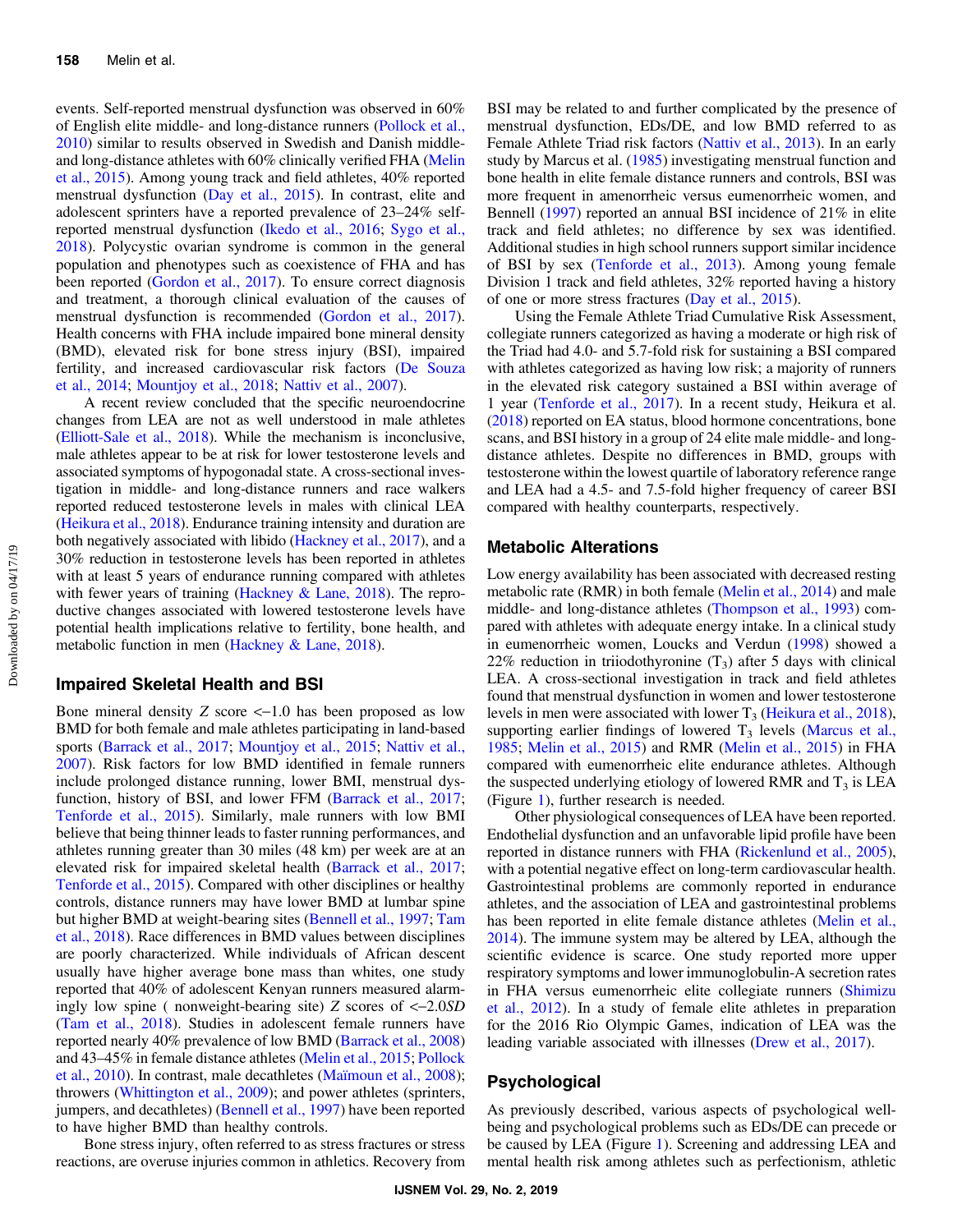#### **Performance**

It has been suggested that long-term LEA could negatively affect sport performance through indirect mechanisms, such as reduced recovery and impairment of optimal muscle mass and function [\(Mountjoy et al., 2018](#page-11-0); [Nattiv et al., 2007](#page-11-0)). Since LEA increases the risk of injury and illness, performance may be impaired due to the loss of training [\(Drew et al., 2017\)](#page-9-0). Van Heest et al. ([2014\)](#page-12-0) reported a 9.8% decline in 400-m swim velocity during a 12-week competitive season in young elite in swimmers with chronic ovarian suppression and metabolic and hormonal perturbation secondary to energy deficiency, in contrast to an 8.2% improvement in eumenorrheic swimmers. Few studies, however, have investigated the impact of LEA on performance, and no studies to date have been performed in primary sport of athletics. A greater power to mass ratio is often regarded as important for running performance (Table [2\)](#page-3-0); however, despite lower body weight and fat mass in elite amenorrheic endurance athletes, Tornberg et al. [\(2017](#page-11-0)) found no improved aerobic capacity compared with eumenorrheic athletes. Furthermore, FHA athletes had decreased neuromuscular performance measured as knee muscular strength and endurance and reaction time compared with the eumenorrheic athletes, and lower neuromuscular performance was associated with higher cortisol levels, and lower blood glucose,  $T_3$ , estrogen, and FFM in the tested leg. These results suggest that achieving or maintaining a lower body weight through long-term LEA is likely to negatively affect performance and health [\(Tornberg et al., 2017](#page-11-0)), a finding supported by results from a study of East African runners [\(Mooses & Hackney, 2017\)](#page-11-0).

The potential negative effects of LEA and associated conditions on sport performance, and the lack of evidence regarding EA in athletic disciplines such as jumps and sprints, especially in male athletes, clearly indicate the need for more research in this area.

## Manipulation of Weight and Body Mass

Similar to the yearly periodization of training, nutrition may need to be periodized to best support adaptation and performance [\(Stellingwerff, 2018](#page-11-0)). Although optimal EA is crucial for health and performance, periods of subclinical LEA may be necessary to reach the desired physique goals (Tables [1](#page-1-0) and [2](#page-3-0)). Notably any effort by an athlete to target a specific physique for performance in athletic disciplines needs to account for physiological demands to ensure this does not compromise health and performance [\(Mountjoy et al., 2018;](#page-11-0) [Tornberg et al., 2017\)](#page-11-0).

Scientific evidence of successful periodization of nutrition and physique in athletics is rare. A recent case study by Stellingwerff [\(2018](#page-11-0)) is the first to provide insights into a career-long nutrition and body composition periodization of an Olympic female middle distance runner. For this athlete, optimal EA and weight stability with a slightly higher body weight (∼2.1%) and body fat percentage during the general preparation phase compared with the competition season were emphasized. The competition season (May to August) was targeted to reach optimal body composition and race weight and included an individualized time line (6–8 weeks) with moderate caloric restriction (−300 kcal/day) together with adequate protein intake (2.0–2.5 g/kg/day); reduced intake of snacks; energy-dense (sweets, fats); and carbohydrate-rich foods on easy training days. Notable to this case is attainment of optimal physique at peak times without sacrificing long-term hormonal and bone health ([Stellingwerff, 2018\)](#page-11-0).

Evidence-based studies are required to understand strategies to achieve a specific physique while maintaining health of the athlete. Available evidence to date is presented, but these studies should be interpreted cautiously when applied to an individual athlete. Studies in leaner athletes (jumpers, sprinters, and middle- and longdistance athletes) suggest a gradual weight loss rate of 0.5–1% per week to preserve FFM [\(Garthe et al., 2011](#page-9-0); [Huovinen et al., 2015](#page-10-0)), sex hormones and reproductive function [\(Huovinen et al., 2015](#page-10-0); [Williams et al., 2015\)](#page-12-0), RMR ([Trexler et al., 2014\)](#page-12-0), and cortisol [\(Huovinen et al., 2015](#page-10-0)). Regardless of event, weight loss should be carefully planned and time limited in the months preceding the competition season, with a diet and training regime provided by professional counseling ensuring subclinical LEA to reduce risk for adverse performance outcomes (Table [2\)](#page-3-0). Weight manipulation among young athletes may delay pubertal development, growth, and bone accrual as well as increase risk of developing EDs/DE [\(De Souza et al., 2014;](#page-9-0) [Mountjoy et al., 2018](#page-11-0); [Nattiv et al., 2007](#page-11-0)). Therefore, body weight manipulation for athletes younger than 18 years should be avoided.

Periodization of EA across days or weeks and within day may be useful weight-loss strategies because periodic increases in EA theoretically counteract adaptive thermogenesis, enabling further weight loss [\(Trexler et al., 2014\)](#page-12-0), although contrary findings exist [\(Sundfør et al., 2018\)](#page-11-0). Studies in female and male athletes showed that despite similar daily energy balance or EA, larger within-day energy deficits were associated with suppressed reproductive hormones and menstrual dysfunction ([Fahrenholtz et al., 2018](#page-9-0)), lower RMR, and higher cortisol levels [\(Fahrenholtz et al., 2018](#page-9-0); [Torstveit et al., 2018\)](#page-11-0). Therefore, during weight loss, careful timing of energy and fuel availability around training might be a useful strategy to combat metabolic stress associated with inadequate fuel supply to the muscles and the brain.

The macronutrient composition of the diet is important to consider for optimal nutrition support to physiological function and performance. Indeed, low carbohydrate availability has been linked to reduced performance [\(Burke et al., 2017](#page-9-0)) and lower levels of luteinizing hormone,  $T_3$ , and leptin ([Loucks & Thuma, 2003](#page-10-0)). Therefore, to maintain lean body mass ([Hector & Phillips, 2018\)](#page-10-0) and RMR ([Trexler et al., 2014](#page-12-0)) during periods of energy restriction, adequate carbohydrate availability and protein intake (1.6–2.4 g protein/kg/day) should be encouraged.

## Clinical Application

#### Screening

Universal screening is recommended across athletics events especially for those who participate in middle- and long-distance events or jumping events. Regardless of event, the early identification of LEA and associated health issues is essential to guide intervention and prevent long-term secondary health consequences. Therefore, screening is recommended in all athletes who might experience pressure to lose weight or fat mass, are injured, or have teammates with diagnosed EDs/DE [\(Mountjoy et al., 2018\)](#page-11-0). Although LEA is useful in conceptualizing the development of impairments of physiological function, field assessment or screening of true EA is timeconsuming and may be subject to methodological errors associated with assessing energy intake, exercise energy expenditure, and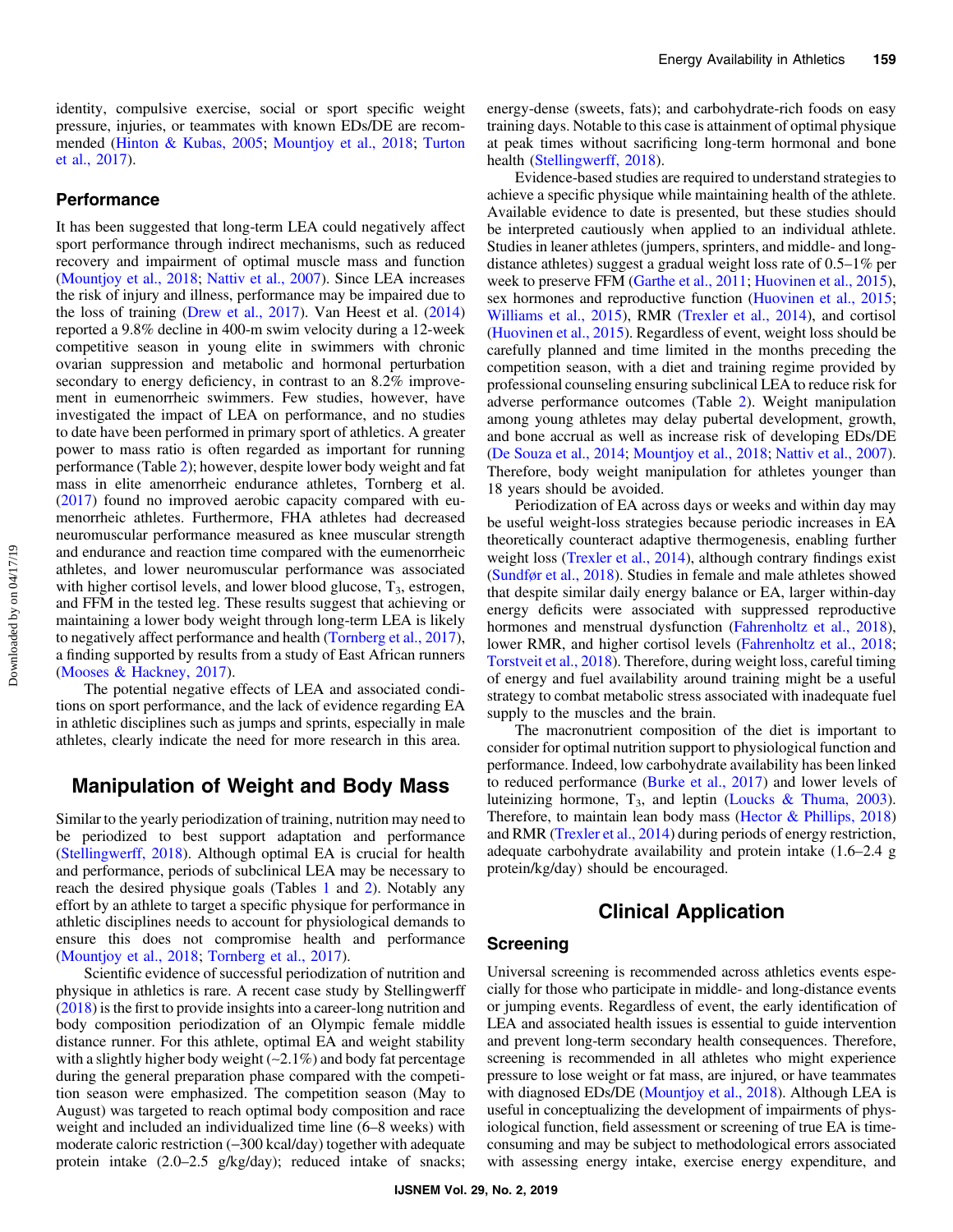FFM, even when using the best techniques available to the practitioner. When screening for LEA athletes identified as being at risk due to restricted eating behavior, lowered RMR, stress fractures, reoccurring injuries or illness, self-reported menstrual dysfunction or reduced libido needs a more thorough clinical examination and detailed assessment of EA [\(Burke et al., 2018c;](#page-9-0) [Mountjoy et al.,](#page-11-0) [2018\)](#page-11-0).

Several tools are available to assist in the screening for RED-S. No screening tool has been specifically designed for the sport of athletics. One of the most practical and commonly utilized tools is the preparticipation examination that can screen athletes for early signs and symptoms of RED-S ([Ljungqvist et al., 2009](#page-10-0)). A more specific screening tool for RED-S which can be incorporated into yearly screening is the LEA in Females Questionnaire (LEAF-Q), which has been developed to identify female athletes at risk for long-term LEA [\(Melin et al., 2014\)](#page-10-0). The LEAF-Q validated in adult elite female endurance athletes, is constructed to identify physiological symptoms of LEA, and it is recommended to also include a validated DE questionnaire during screening [\(Melin et al., 2014](#page-10-0)). In a study combining the LEAF-Q with the Female Athlete Screening Tool ([McNulty et al., 2001](#page-10-0)), 44.1% of long-distance runners were categorized being at risk while 32.0% had DE [\(Folscher et al., 2015\)](#page-9-0). In addition, the International Olympic Committee developed the RED-S Clinical Assessment Tool to assist clinicians with the screening and return to play of athletes at risk [\(Mountjoy et al., 2015](#page-11-0)), although validation of the RED-S Clinical Assessment Tool is required.

Although LEA may occur in the absence of EDs/DE ([Melin](#page-10-0) [et al., 2015](#page-10-0)), LEA may be caused by or further compounded by presence of EDs/DE. In athletics, this may be more common in middle- and long-distance running and jumping events where leanness and/or a low body mass is desirable. An elevated Drive for Thinness score on the Eating Disorder Inventory may also be a marker for LEA [\(Gibbs et al., 2011\)](#page-9-0). In addition, validated screening tools exist for identifying EDs/DE in the athletic population, although these were developed prior to release of the Diagnostic and Statistical Manual-5 ([Hinton & Kubas, 2005](#page-10-0); [McNulty et al., 2001](#page-10-0)). Underreporting of self-reported eating pathology symptoms is common ([Torstveit et al., 2008\)](#page-12-0) and may relate to the stigma around EDs. Therefore, clinical interviews are required in addition to the self-report screening tools to confirm and differentiate the diagnosis [\(Melin et al., 2015](#page-10-0); [Sundgot-Borgen & Torstveit, 2004\)](#page-11-0). As athletes with EDs often have psychological comorbidities such as depression, anxiety, and substance abuse [\(Giel et al., 2016](#page-10-0)), and excessive or compulsive exercise often plays a causal role in the development of DE ([Hinton & Kubas, 2005](#page-10-0); [Turton et al., 2017\)](#page-12-0), validated screening tools to identify other psychiatric comorbidities can also be considered as appropriate to ensure optimal treatment of the athlete.

### Prevention

Prevention of LEA is focused on nonpharmacological strategies to optimize nutrition and EA. Professional nutritional counseling to track and field athletes focusing on optimal energy and nutrient availability to support periodized training, competitions, specific physical requirements and to prevent injury and illness is recommended ([Melin et al., 2016](#page-10-0); [Sygo et al., 2019](#page-11-0)). Any athlete seeking to intentionally modify body composition including weight loss should be provided with professional counseling, ensuring a timelimited nutritional treatment plan with safe and effective guidelines that ends with reestablishing adequate EA and weight stability

[\(Melin et al., 2016](#page-10-0)). Injured athletes should be encouraged to maintain optimal EA for optimal rehabilitation (Table [2](#page-3-0); [Tipton, 2015](#page-11-0)).

Prevention initiatives also revolve around education programs focusing on athletes, coaches, and other members of the entourage. A survey of International Federations identified a lack of prevention programs on RED-S in 26 out of 28 Olympic International Federations, indicating the need for education of sport leaders and elite team physicians in the health and performance consequences of RED-S [\(Mountjoy et al., 2018](#page-11-0)). Although no specific RED-S prevention programs have been developed or evaluated, there are effective prevention programs for EDs in the athlete population. These include peer led [\(Becker et al., 2012](#page-9-0)) and school-based initiatives [\(Martinsen et al., 2014a](#page-10-0)) suggesting that successful EDs prevention programs should include sectors outside the domain of sport.

#### **Treatment**

The reversal of the energy deficit to achieve optimal EA has been shown to be efficacious in reversing the secondary effects of LEA to the hypothalamic–pituitary–gonadal axis and other body systems in female athletes [\(Cialdella-Kam et al., 2014](#page-9-0)). Athletes and coaches require education that the resumption of menstrual function occurs over months and improvement in BMD takes longer [\(Cialdella-Kam et al., 2014](#page-9-0)). Nutritional intervention should address not only the quantity of energy intake, but also the timing of food intake around exercise and food choices to maximize micro- and macronutrient availability [\(Melin et al., 2016;](#page-10-0) [Sygo](#page-11-0) [et al., 2019\)](#page-11-0). The treatment often requires a collaborative team approach including a sport medicine physician, a trained sports dietitian, and a sport physiologist experienced in safe body composition management. If EDs/DE is part of the clinical presentation, inclusion of psychologist specialized in EDs/DE in athletes on the treatment team is also required.

The utilization of the combined oral contraceptive pill for the treatment of low BMD is not recommended, as this does not achieve clear goal of reduced stress fracture risk or improved bone health in athletes [\(Cobb et al., 2007\)](#page-9-0). Importantly, the combined oral contraceptive pill masks FHA and thus may contribute to delayed treatment of LEA. Should the resumption of menstrual function not occur with an adequate trial of nonpharmacological interventions identified above, the use of transdermal estradiol with cyclic oral progestin can be considered ([Gordon](#page-10-0) [et al., 2017](#page-10-0)). The lack of resumption of menses may be an indication of an underlying comorbidity of EDs/DE or represent athlete noncompliance in the treatment program. The use of athlete treatment contracts and removal from sport participation may be required [\(Mountjoy et al., 2015,](#page-11-0) [2018](#page-11-0)).

Athletes presenting with severe EDs who are medically unstable with a cardiac arrhythmia (e.g., bradycardia); electrolyte imbalance; or hypotension should receive intensive in-patient treatment. Modification to the treatment plan may be required to address comorbid psychopathologies associated with EDs ([Sansone &](#page-11-0) [Sansone, 2007\)](#page-11-0).

## Conclusion

Low energy availability and related clinical conditions are of great concern in athletics, particularly among male and female athletes in middle- and long-distance running and jumping events. However, more studies of the prevalence in sprint, jumping, and multievents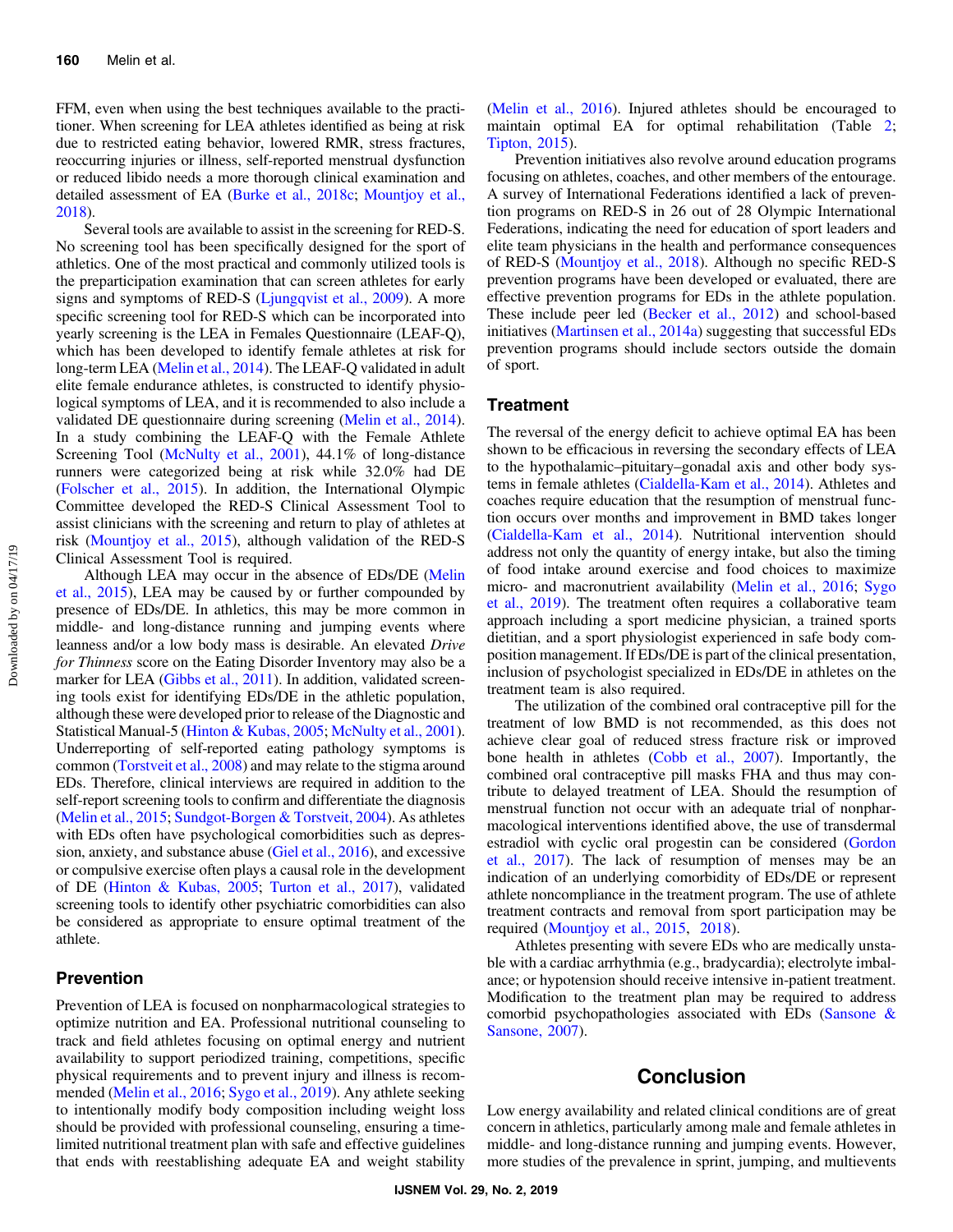<span id="page-9-0"></span>are needed. Weight loss may occur in the short-term, but long-term LEA negatively affects both health and performance. Therefore, maintaining optimal EA is important for long-term health and performance, while shorter periods of subclinical EA may be required to reach optimal physique goals, especially close to the competition season. Any effort by an athlete to intentionally manipulate EA to achieve a specific physique for sport requires medical supervision including use of sports dietitian to ensure minimum adverse health outcomes during periods of LEA involving periodizing energy and fuel availability around key training sessions and an adequate protein intake. Screening and education with focus on nutrition to maintain optimal EA are important for early intervention and management.

## Novelty and Practical Application Statement

The prevalence of LEA and related clinical conditions is high among male and female middle- and long-distance athletes but also exists in female sprinters with an increased risk of impaired health and performance. Young athletes should be discouraged to manipulate body weight, and sports dietitians counseling adult athletes who need to lose weight should ensure safe and effective weight loss followed by reestablishing optimal EA and weight stability.

#### Acknowledgments

The manuscript preparation was undertaken by A.K. Melin, I.A. Heikura, A. Tenforde, and M. Mountjoy. All authors approved the final version of the paper. None of the authors has any potential conflicts of interest.

## **References**

- Barrack, M.T., Fredericson, M., Tenforde, A.S., & Nattiv, A. (2017). Evidence of a cumulative effect for risk factors predicting low bone mass among male adolescent athletes. British Journal of Sports Medicine, 51(3), 200–205. PubMed ID: [29461218](http://www.ncbi.nlm.nih.gov/pubmed/29461218?dopt=Abstract) doi[:10.1136/](https://doi.org/10.1136/bjsports-2016-096698) [bjsports-2016-096698](https://doi.org/10.1136/bjsports-2016-096698)
- Barrack, M.T., Rauh, M.J., Barkai, H., & Nichols, J.F. (2008). Dietary restraint and low bone mass in female adolescent endurance. American Journal of Clinical Nutrition, 87(1), 36–43. PubMed ID: [18175735](http://www.ncbi.nlm.nih.gov/pubmed/18175735?dopt=Abstract) doi:[10.1093/ajcn/87.1.36](https://doi.org/10.1093/ajcn/87.1.36)
- Becker, C.B., McDaniel, L., Bull, S., Powell, M., & McIntyre, K. (2012). Can we reduce eating disorder risk factors in female college athletes? A randomized exploratory investigation of two peer-led interventions. Body Image, 9(1), 31–42. PubMed ID: [22019502](http://www.ncbi.nlm.nih.gov/pubmed/22019502?dopt=Abstract) doi[:10.1016/j.](https://doi.org/10.1016/j.bodyim.2011.09.005) [bodyim.2011.09.005](https://doi.org/10.1016/j.bodyim.2011.09.005)
- Bennell, K.L., Malcolm, S.A., Khan, K.M., Thomas, S.A., Reid, S.J., Brukner, P.D., . . . Wark, J.D. (1997). Bone mass and bone turnover in power athletes, endurance athletes, and controls: A 12-month longitudinal study. Bone, 20(5), 477–484. PubMed ID: [9145246](http://www.ncbi.nlm.nih.gov/pubmed/9145246?dopt=Abstract) doi:[10.](https://doi.org/10.1016/S8756-3282(97)00026-4) [1016/S8756-3282\(97\)00026-4](https://doi.org/10.1016/S8756-3282(97)00026-4)
- Burke, L., Jeukendrup, A., Jones, A., Bosch, A., & Mooses, M. (2019). IAAF nutrition consensus: Nutrition for long distance events. International Journal of Sport Nutrition and Exercise Metabolism,29(2). doi:[10.1123/ijsnem.2019-0004](https://doi.org/10.1123/ijsnem.2019-0004)
- Burke, L.M., Close, G.L., Lundy, B., Mooses, M., Morton, J.P., & Tenforde, A.S. (2018). Relative energy deficiency in sport in male athletes: A commentary on its presentation among selected groups of male athletes. International Journal of Sport Nutrition

and Exercise Metabolism, 28(4), 364–374. doi[:10.1123/ijsnem.](https://doi.org/10.1123/ijsnem.2018-0182) [2018-0182](https://doi.org/10.1123/ijsnem.2018-0182)

- Burke, L.M., Lundy, B., Fahrenholtz, I.L., & Melin, A.K. (2018c). Pitfalls of conducting and interpreting estimates of energy availability in freeliving athletes. International Journal of Sport Nutrition and Exercise Metabolism, 28(4), 350–363. doi[:10.1123/ijsnem.2018-0142](https://doi.org/10.1123/ijsnem.2018-0142)
- Burke, L.M., Ross, M.L., Garvican-Lewis, L.A., Welvaert, M., Heikura, I.A., Forbes, S.G., . . . Hawley, J.A. (2017). Low carbohydrate, high fat diet impairs exercise economy and negates the performance benefit from intensified training in elite race walkers. The Journal of Physiology, 595(9), 2785–2807. PubMed ID: [28012184](http://www.ncbi.nlm.nih.gov/pubmed/28012184?dopt=Abstract) doi[:10.1113/JP273230](https://doi.org/10.1113/JP273230)
- Cialdella-Kam, L., Guebels, C.P., Maddalozzo, G.F., & Manore, M.M. (2014). Dietary intervention restored menses in female athletes with exercise-associated menstrual dysfunction with limited impact on bone and muscle health. Nutrients, 6(8), 3018–3039. PubMed ID: [25090245](http://www.ncbi.nlm.nih.gov/pubmed/25090245?dopt=Abstract) doi:[10.3390/nu6083018](https://doi.org/10.3390/nu6083018)
- Cobb, K.L., Bachrach, L.K., Sowers, M., Nieves, J., Greendale, G.A., Kent, K.K., Brown, B.W., . . . Kelsey, J.L. (2007). The effect of oral contraceptives on bone mass and stress fractures in female runners. Medicine & Science in Sports & Exercise, 39(9), 1464–1473. PubMed ID: [17805075](http://www.ncbi.nlm.nih.gov/pubmed/17805075?dopt=Abstract) doi:[10.1249/mss.0b013e318074e532](https://doi.org/10.1249/mss.0b013e318074e532)
- Day, J., Wengreen, H., Heath, E., & Brown, K. (2015). Prevalence of low energy availability in collegiate female runners and implementation of nutrition education intervention. Sports Nutrition and Therapy, 1, 1. doi:[10.4172/ 2473-6449.1000101](https://doi.org/10.4172/ 2473-6449.1000101)
- De Souza, M.J., Nattiv, A., Joy, E., Misra, M., Williams, N.I., Mallinson, R.J., . . . Matheson, G. (2014). 2014 female athlete triad coalition consensus statement on treatment and return to play of the female athlete triad: 1st International conference held in San Francisco, California, May 2012 and 2nd International conference held in Indianapolis, Indiana, May 2013. British Journal of Sports Medicine, 48(4), 289. PubMed ID: [24463911](http://www.ncbi.nlm.nih.gov/pubmed/24463911?dopt=Abstract) doi:[10.1136/bjsports-2013-093218](https://doi.org/10.1136/bjsports-2013-093218)
- Drew, M.K., Vlahovich, N., Hughes, D., Appaneal, R., Peterson, K., Burke, L., . . . Waddington, G. (2017). A multifactorial evaluation of illness risk factors in athletes preparing for the Summer Olympic games. Journal of Science and Medicine in Sport, 20(8), 745–750. PubMed ID: [28385561](http://www.ncbi.nlm.nih.gov/pubmed/28385561?dopt=Abstract) doi:[10.1016/j.jsams.2017.02.010](https://doi.org/10.1016/j.jsams.2017.02.010)
- Elliott-Sale, K.J., Tenforde, A.S., Parziale, A.L., Holzman, B., & Ackerman, K.E. (2018). Endocrine effects of relative energy deficiency in sport. International Journal of Sport Nutrition and Exercise Metabolism, 28(4), 335–349. PubMed ID: [30008240](http://www.ncbi.nlm.nih.gov/pubmed/30008240?dopt=Abstract) doi[:10.1123/](https://doi.org/10.1123/ijsnem.2018-0127) [ijsnem.2018-0127](https://doi.org/10.1123/ijsnem.2018-0127)
- Fahrenholtz, I.L., Sjödin, A., Benardot, D., Tornberg, Å.B., Skouby, S., Faber, J., . . . Melin, A.K. (2018). Within-day energy deficiency and reproductive function in female endurance athletes. Scandinavian Journal of Medicine & Science in Sports, 28(3), 1139–1146. PubMed ID: [29205517](http://www.ncbi.nlm.nih.gov/pubmed/29205517?dopt=Abstract) doi[:10.1111/sms.13030](https://doi.org/10.1111/sms.13030)
- Folscher, L.L., Grant, C.C., Fletcher, L., & Janse van Rensberg, D.C. (2015). Ultra-marathon athletes at risk for the female athlete triad. Sports Medicine—Open, 1(1), 29. PubMed ID: [30481829](http://www.ncbi.nlm.nih.gov/pubmed/30481829?dopt=Abstract) doi:[10.](https://doi.org/10.1186/s40798-015-0027-7) [1186/s40798-015-0027-7](https://doi.org/10.1186/s40798-015-0027-7)
- Garthe, I., Raastad, T., Refsnes, P.E., Koivisto, A., & Sundgot-Borgen, J. (2011). Effect of two different weight-loss rates on body composition and strength and power-related performance in elite athletes. International Journal of Sport Nutrition and Exercise Metabolism, 21(2), 97–104. PubMed ID: [21558571](http://www.ncbi.nlm.nih.gov/pubmed/21558571?dopt=Abstract) doi[:10.1123/ijsnem.21.2.97](https://doi.org/10.1123/ijsnem.21.2.97)
- Gibbs, J.C., Williams, N.I., Scheid, J.L., Toombs, R.J., & De Souza, M.J. (2011). The association of a high drive for thinness with energy deficiency and severe menstrual disturbances: Confirmation in a large population of exercising women. International Journal of Sport Nutrition and Exercise Metabolism, 21(4), 280–290. PubMed ID: [21813911](http://www.ncbi.nlm.nih.gov/pubmed/21813911?dopt=Abstract) doi:[10.1123/ijsnem.21.4.280](https://doi.org/10.1123/ijsnem.21.4.280)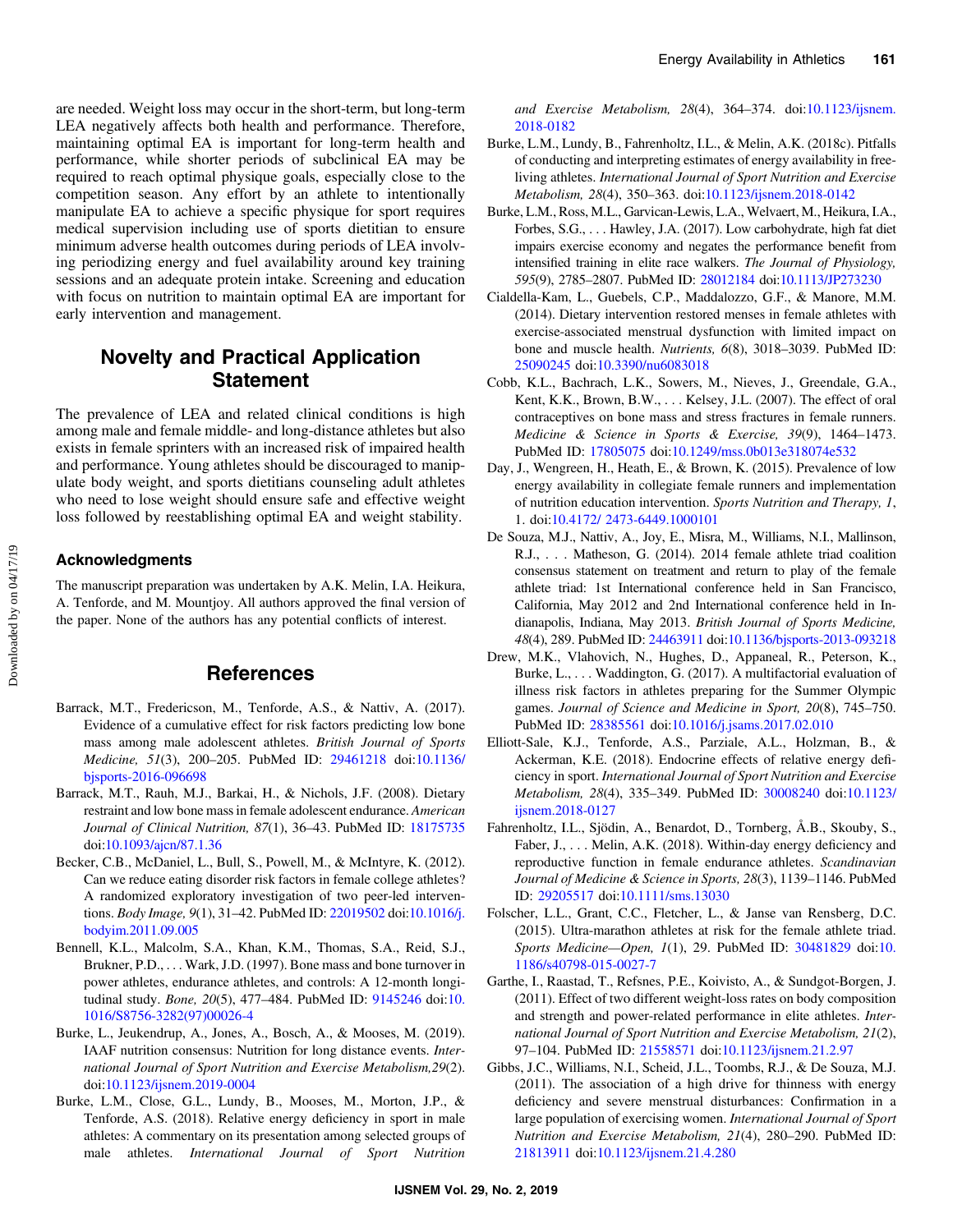- <span id="page-10-0"></span>Giel, K.E., Hermann-Werner, A., Mayer, J., Diehl, K., Schneider, S., Thiel, A., & Zipfel, S. (2016). Eating disorder pathology in elite adolescent athletes. International Journal of Eating Disorders, 49(6), 553–562. PubMed ID: [26876906](http://www.ncbi.nlm.nih.gov/pubmed/26876906?dopt=Abstract) doi:[10.1002/eat.22511](https://doi.org/10.1002/eat.22511)
- Gordon, C.M., Ackerman, K.E., Berga, S.L., Kaplan, J.R., Mastorakos, G., Misra, M., . . . Warren, M.P. (2017). Functional hypothalamic amenorrhea: An endocrine society clinical practice guideline. The Journal of Clinical Endocrinology & Metabolism, 102(5), 1413– 1439. PubMed ID: [28368518](http://www.ncbi.nlm.nih.gov/pubmed/28368518?dopt=Abstract) doi[:10.1210/jc.2017-00131](https://doi.org/10.1210/jc.2017-00131)
- Hackney, A.C., & Lane, A.R. (2018). Low testosterone in male endurancetrained distance runners: Impact of years in training. Hormones, 17(1), 137–139. PubMed ID: [29858867](http://www.ncbi.nlm.nih.gov/pubmed/29858867?dopt=Abstract) doi[:10.1007/s42000-018-](https://doi.org/10.1007/s42000-018-0010-z) [0010-z](https://doi.org/10.1007/s42000-018-0010-z)
- Hackney, A.C., Lane, A.R., Register-Mihalik, J., & O'leary, C.B. (2017). Endurance exercise training and male sexual libido. Medicine & Science in Sports & Exercise, 49(7), 1383–1388. PubMed ID: [28195945](http://www.ncbi.nlm.nih.gov/pubmed/28195945?dopt=Abstract) doi:[10.1249/MSS.0000000000001235](https://doi.org/10.1249/MSS.0000000000001235)
- Hausenblas, H.A., & McNally, K.D. (2004). Eating disorder prevalence and symptoms for track and field athletes and nonathletes. Journal of Applied Sport Psychology, 16(3), 274-286. doi:[10.](https://doi.org/10.1080/10413200490485630) [1080/10413200490485630](https://doi.org/10.1080/10413200490485630)
- Hector, A.J., & Phillips, S.M. (2018). Protein recommendations for weight loss in elite athletes: A focus on body composition and performance. International Journal of Sport Nutrition and Exercise Metabolism, 28(2), 170–177. PubMed ID: [29182451](http://www.ncbi.nlm.nih.gov/pubmed/29182451?dopt=Abstract) doi[:10.1123/ijsnem.](https://doi.org/10.1123/ijsnem.2017-0273) [2017-0273](https://doi.org/10.1123/ijsnem.2017-0273)
- Heikura, I.A., Uusitalo, A.L.T., Stellingwerff, T., Bergland, D., Mero, A.A., & Burke, L.M. (2018). Low energy availability is difficult to assess but outcomes have large impact on bone injury rates in elite distance athletes. International Journal of Sport Nutrition and Exercise Metabolism, 28(4), 403–411. PubMed ID: [29252050](http://www.ncbi.nlm.nih.gov/pubmed/29252050?dopt=Abstract) doi:[10.](https://doi.org/10.1123/ijsnem.2017-0313) [1123/ijsnem.2017-0313](https://doi.org/10.1123/ijsnem.2017-0313)
- Hinton, P.S., & Kubas, K.L. (2005). Psychosocial correlates of disordered eating in female collegiate athletes: Validation of the ATHLETE questionnaire. Journal of American College Health, 54(3), 149–156. PubMed ID: [16335314](http://www.ncbi.nlm.nih.gov/pubmed/16335314?dopt=Abstract) doi:[10.3200/JACH.54.3.149-156](https://doi.org/10.3200/JACH.54.3.149-156)
- Hoch, A.Z., Pajewski, N.M., Moraski, L., Carrera, G.F., Wilson, C.R., Hoffmann, R.G., . . . Gutterman, D.D. (2009). Prevalence of the female athlete triad in high school athletes and sedentary students. Clinical Journal of Sport Medicine, 19(5), 421–428. PubMed ID: [19741317](http://www.ncbi.nlm.nih.gov/pubmed/19741317?dopt=Abstract) doi:[10.1097/JSM.0b013e3181b8c136](https://doi.org/10.1097/JSM.0b013e3181b8c136)
- Huovinen, H.T., Hulmi, J.J., Isolehto, J., Kyrolöläinen, H., Puurtinen, R., Karila, T., . . . Mero, A.A. (2015). Body composition and power performance improved after weight reduction in male athletes without hampering hormonal balance. Journal of Strength and Conditioning Research, 29(1), 29–36. PubMed ID: [25028999](http://www.ncbi.nlm.nih.gov/pubmed/25028999?dopt=Abstract) doi:[10.1519/JSC.](https://doi.org/10.1519/JSC.0000000000000619) [0000000000000619](https://doi.org/10.1519/JSC.0000000000000619)
- Ihle, R., & Loucks, A.B. (2004). Dose-response relationships between energy availability and bone turnover in young exercising women. Journal of Bone and Mineral Research, 19(8), 1231–1240. PubMed ID: [15231009](http://www.ncbi.nlm.nih.gov/pubmed/15231009?dopt=Abstract) doi[:10.1359/JBMR.040410](https://doi.org/10.1359/JBMR.040410)
- Ikedo, A., Ishibashi, A., Matsumiya, S., Kaizaki, A., Ebi, K., & Fujita, S. (2016). Comparison of site-specific bone mineral densities between endurance runners and sprinters in adolescent women. Nutrients, 8(12), 781. doi[:10.3390/nu8120781](https://doi.org/10.3390/nu8120781)
- Koehler, K., Achtzehn, S., Braun, H., Mester, J., & Schaenzer, W. (2013). Comparison of self-reported energy availability and metabolic hormones to assess adequacy of dietary energy intake in young elite athletes. Applied Physiology, Nutrition, and Metabolism, 38(7), 725– 733. PubMed ID: [23980730](http://www.ncbi.nlm.nih.gov/pubmed/23980730?dopt=Abstract) doi:[10.1139/apnm-2012-0373](https://doi.org/10.1139/apnm-2012-0373)
- Koehler, K., Hoerner, N.R., Gibbs, J.C., Zinner, C., Braun, H., De Souza, M.J., & Schaenzer, W. (2016). Low energy availability in exercising

men is associated with reduced leptin and insulin but not with changes in other metabolic hormones. Journal of Sports Sciences, 34(20), 1921–1929. PubMed ID: [26852783](http://www.ncbi.nlm.nih.gov/pubmed/26852783?dopt=Abstract) doi:[10.1080/02640414.2016.](https://doi.org/10.1080/02640414.2016.1142109) [1142109](https://doi.org/10.1080/02640414.2016.1142109)

- Laughlin, G.A., & Yen, S.S. (1996). Nutritional and endocrinemetabolic aberrations in amenorrheic athletes. The Journal of Clinical Endocrinology & Metabolism, 81(12), 4301–4309. PubMed ID: [8954031](http://www.ncbi.nlm.nih.gov/pubmed/8954031?dopt=Abstract)
- Ljungqvist, A., Jenoure, P.J., Engebretsen, L., Alonso, J.M., Bahr, R., Clough, A.F., . . . Dubi, C. (2009). The International Olympic Committee (IOC) consensus statement on periodic health evaluation of elite athletes, March 2009. Clinical Journal of Sport Medicine, 19(5), 347–365. PubMed ID: [30475245](http://www.ncbi.nlm.nih.gov/pubmed/30475245?dopt=Abstract) doi:[10.1097/JSM.](https://doi.org/10.1097/JSM.0b013e3181b7332c) [0b013e3181b7332c](https://doi.org/10.1097/JSM.0b013e3181b7332c)
- Loucks, A.B. (2014). Energy balance and energy availability. In R.J. Maughan (Ed.), The encyclopaedia of sports medicine: An IOC medical commission publication (1st ed., pp. 72–87). New York, NY; John Wiley & Sons.
- Loucks, A.B., & Thuma, J.R. (2003). Luteinizing hormone pulsatility is disrupted at a threshold of energy availability in regularly menstruating women. The Journal of Clinical Endocrinology & Metabolism, 88(1), 297–311. PubMed ID: [12519869](http://www.ncbi.nlm.nih.gov/pubmed/12519869?dopt=Abstract) doi[:10.1210/](https://doi.org/10.1210/jc.2002-020369) [jc.2002-020369](https://doi.org/10.1210/jc.2002-020369)
- Loucks, A.B., & Verdun, M. (1998). Slow restoration of LH pulsatility by refeeding in energetically disrupted women. American Journal of Physiology—Regulatory, Integrative and Comparative Physiology, 275(4), R1218–R1226. doi[:10.1152/ajpregu.1998.275.](https://doi.org/10.1152/ajpregu.1998.275.4.R1218) [4.R1218](https://doi.org/10.1152/ajpregu.1998.275.4.R1218)
- Maïmoun, L., Coste, O., Puech, A.M., Peruchon, E., Jaussent, A., Paris, F., . . . Mariano-Goulart, D. (2008). No negative impact of reduced leptin secretion on bone metabolism in male decathletes. European Journal of Applied Physiology, 102(3), 343–351. doi[:10.1007/s00421-007-](https://doi.org/10.1007/s00421-007-0592-7) [0592-7](https://doi.org/10.1007/s00421-007-0592-7)
- Marcus, R., Cann, C., Madvig, P., Minkoff, J., Goddard, M., Bayer, M., ... Genant, H. (1985). Menstrual function and bone mass in elite women distance runners. Endocrine and metabolic features. Annual Internal Medicine, 102(2), 158–163. doi:[10.7326/0003-4819-102-2-158](https://doi.org/10.7326/0003-4819-102-2-158)
- Martinsen, M., Bahr, R., Børresen, R., Holme, I., Pensgaard, A.M., & Sundgor-Borgen, J. (2014a). Preventing eating disorders among young elite athletes. Medicine & Science in Sports & Exercise, 46(3), 435–447. PubMed ID: [24549033](http://www.ncbi.nlm.nih.gov/pubmed/24549033?dopt=Abstract) doi[:10.1249/MSS.](https://doi.org/10.1249/MSS.0b013e3182a702fc) [0b013e3182a702fc](https://doi.org/10.1249/MSS.0b013e3182a702fc)
- McNulty, K.Y., Adams, C.H., Anderson, J.M., & Affenito, S.G. (2001). Development and validation of a screening tool to identify eating disorders in female athletes. Journal of the American Dietetic Association, 101(8), 886–892. PubMed ID: [11501862](http://www.ncbi.nlm.nih.gov/pubmed/11501862?dopt=Abstract) doi[:10.1016/](https://doi.org/10.1016/S0002-8223(01)00218-8) [S0002-8223\(01\)00218-8](https://doi.org/10.1016/S0002-8223(01)00218-8)
- Melin, A., Tornberg, Å.B., Skouby, S., Faber, J., Ritz, C., Sjödin, A., & Sundgot-Borgen, J. (2014). The LEAF questionnaire: A screening tool for the identification of female athletes at risk for the female athlete triad. British Journal of Sports Medicine, 48(7), 540–545. PubMed ID: [24563388](http://www.ncbi.nlm.nih.gov/pubmed/24563388?dopt=Abstract) doi:[10.1136/bjsports-2013-093240](https://doi.org/10.1136/bjsports-2013-093240)
- Melin, A., Tornberg, Å.B., Skouby, S., Møller, S.S., Faber, J., Sundgot-Borgen, J., & Sjödin, A. (2016). Low-energy density and high fiber intake are dietary concerns in female endurance athletes. Scandinavian Journal of Medicine & Science in Sports, 26(9), 1060–1071. PubMed ID: [26148242](http://www.ncbi.nlm.nih.gov/pubmed/26148242?dopt=Abstract) doi:[10.1111/sms.12516](https://doi.org/10.1111/sms.12516)
- Melin, A., Tornberg, Å.B., Skouby, S., Møller, S.S., Sundgot-Borgen, J., Faber, J., . . . Sjödin, A. (2015). Energy availability and the female athlete triad in elite endurance athletes. Scandinavian Journal of Medicine & Science in Sports, 25(5), 610–622. PubMed ID: [24888644](http://www.ncbi.nlm.nih.gov/pubmed/24888644?dopt=Abstract) doi:[10.1111/sms.12261](https://doi.org/10.1111/sms.12261)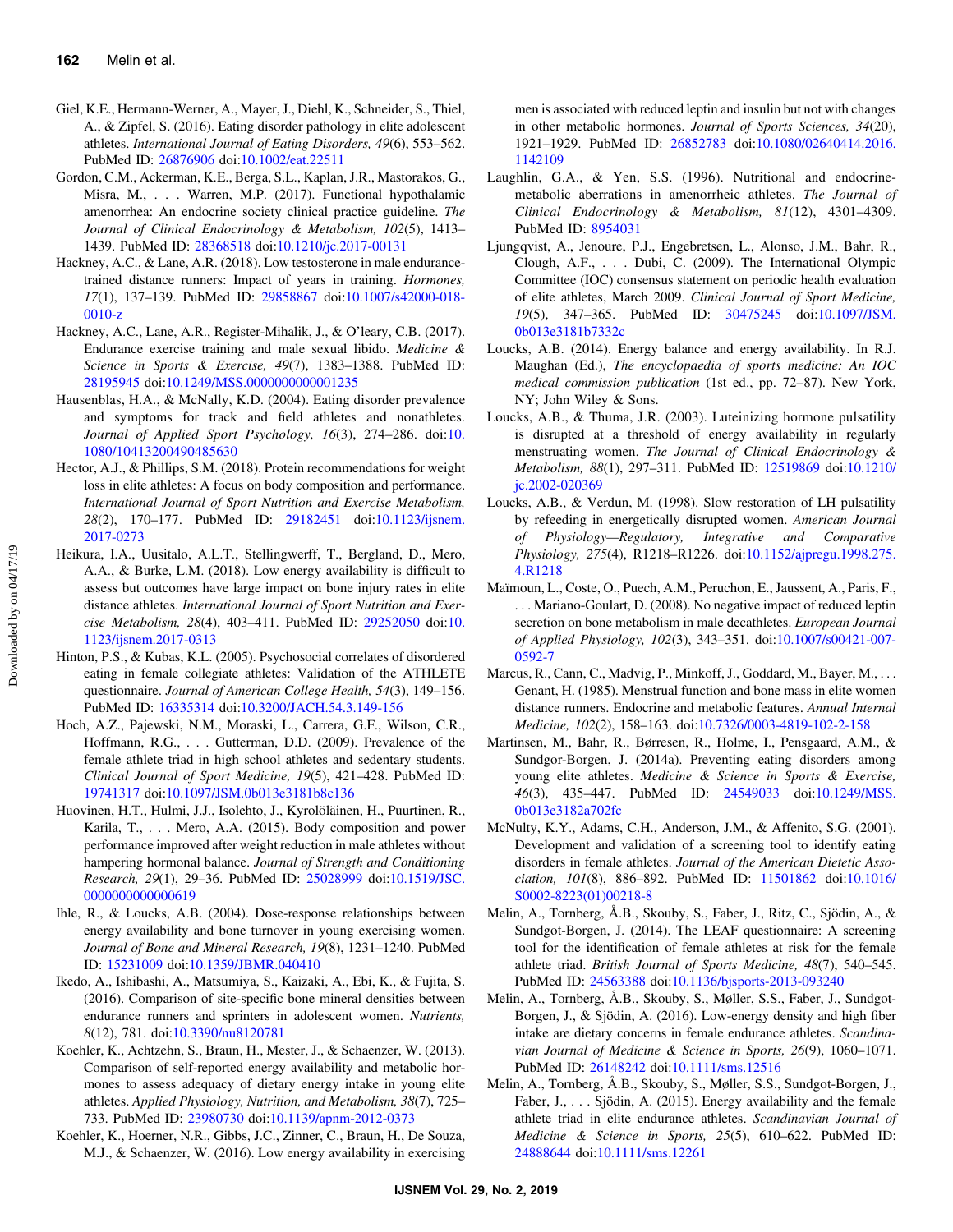- <span id="page-11-0"></span>Mooses, M., & Hackney, A.C. (2017). Anthropometrics and body composition in East African runners: Potential impact on performance. International Journal of Sports Physiology and Performance, 12(4), 422–430. PubMed ID: [27631418](http://www.ncbi.nlm.nih.gov/pubmed/27631418?dopt=Abstract) doi:[10.1123/ijspp.2016-](https://doi.org/10.1123/ijspp.2016-0408) [0408](https://doi.org/10.1123/ijspp.2016-0408)
- Mountjoy, M., Sundgot-Borgen, J., Burke, L., Carter, S., Constantini, N., Lebrun, C., . . . Ackerman, K. (2015). The IOC relative energy deficiency in sport clinical assessment tool (RED-S CAT). British Journal of Sports Medicine, 49(21), 1354. PubMed ID: [26764434](http://www.ncbi.nlm.nih.gov/pubmed/26764434?dopt=Abstract) doi:[10.1136/bjsports-2015-094873](https://doi.org/10.1136/bjsports-2015-094873)
- Mountjoy, M., Sundgot-Borgen, J.K., Burke, L.M., Ackerman, K.E., Blauwet, C., Constantini, N., . . . Budgett, R. (2018). IOC consensus statement on relative energy deficiency in sport (RED-S): 2018 update. British Journal of Sports Medicine, 52(11), 687–697. PubMed ID: [29773536](http://www.ncbi.nlm.nih.gov/pubmed/29773536?dopt=Abstract) doi:[10.1136/bjsports-2018-099193](https://doi.org/10.1136/bjsports-2018-099193)
- Muia, E.N., Wright, H.H., Onywera, V.O., & Kuria, E.N. (2016). Adolescent elite Kenyan runners are at risk for energy deficiency, menstrual dysfunction and disordered eating. Journal of Sports Sciences, 34(7), 598–606. PubMed ID: [26153433](http://www.ncbi.nlm.nih.gov/pubmed/26153433?dopt=Abstract) doi[:10.1080/](https://doi.org/10.1080/02640414.2015.1065340) [02640414.2015.1065340](https://doi.org/10.1080/02640414.2015.1065340)
- Nattiv, A., Kennedy, G., Barrack, M.T., Abdelkerim, A., Goolsby, M.A., Arends, J.C., & Seeger, L.L. (2013). Correlation of MRI grading of bone stress injuries with clinical risk factors and return to play: A 5-year prospective study in collegiate track and field athletes. American Journal of Sports Medicine, 41(8), 1930–1941. PubMed ID: [23825184](http://www.ncbi.nlm.nih.gov/pubmed/23825184?dopt=Abstract) doi[:10.1177/0363546513490645](https://doi.org/10.1177/0363546513490645)
- Nattiv, A., Loucks, A.B., Manore, M., Sanborn, C.F., Sundgot-Borgen, J., & Warren, M.P. (2007). The female athlete triad. Medicine & Science in Sports & Exercise, 39(10), 1867–1882. doi[:10.1249/mss.](https://doi.org/10.1249/mss.0b013e318149f111) [0b013e318149f111](https://doi.org/10.1249/mss.0b013e318149f111)
- Pettersson, U., Stålnacke, B.M., Ahlénius, G.M., Henriksson-Larsén, K., & Lorentzon, R. (1999). Low bone mass density at multiple skeletal sites, including the appendicular skeleton in amenorrheic runners. Calcified Tissue International, 64(2), 117–125. PubMed ID: [9914318](http://www.ncbi.nlm.nih.gov/pubmed/9914318?dopt=Abstract) doi:[10.1007/s002239900589](https://doi.org/10.1007/s002239900589)
- Pollock, N., Grogan, C., Perry, M., Pedlar, C., Cooke, K., Morrissey, D., & Dimitriou, L. (2010). Bone-mineral density and other features of the female athlete triad in elite endurance runners: A longitudinal and cross-sectional observational study. International Journal of Sport Nutrition and Exercise Metabolism, 20(5), 418–426. PubMed ID: [20975110](http://www.ncbi.nlm.nih.gov/pubmed/20975110?dopt=Abstract) doi:[10.1123/ijsnem.20.5.418](https://doi.org/10.1123/ijsnem.20.5.418)
- Rickenlund, A., Eriksson, M.J., Schenck-Gustafsson, K., & Hirschberg, A.L. (2005). Amenorrhea in female athletes is associated with endothelial dysfunction and unfavorable lipid profile. The Journal of Clinical Endocrinology & Metabolism, 90(3), 1354–1359. PubMed ID: [15572426](http://www.ncbi.nlm.nih.gov/pubmed/15572426?dopt=Abstract) doi:[10.1210/jc.2004-1286](https://doi.org/10.1210/jc.2004-1286)
- Sansone, R.A., & Sansone, L. (2007). Eating disorders and psychiatric comorbidity: Prevalence and treatment modifications. In P.P. Yager J (Ed.), Clinical manual of eating disorders (pp. 79–112). Washington, DC: American Psychiatric Publishing Inc.
- Shimizu, K., Suzuki, N., Nakamura, M., Aizawa, K., Imai, T., Suzuki, S., . . . Akama, T. (2012). Mucosal immune function comparison between amenorrheic and eumenorrheic distance runners. Journal of Strength and Conditioning Research, 26(5), 1402–1406. PubMed ID: [22516912](http://www.ncbi.nlm.nih.gov/pubmed/22516912?dopt=Abstract) doi:[10.1519/JSC.0b013e31822e7a6c](https://doi.org/10.1519/JSC.0b013e31822e7a6c)
- Slater, G., Sygo, J., & Jorgensen, M. (2019). IAAF nutrition consensus: Nutrition for sprints. International Journal of Sport Nutrition and Exercise Metabolism,29(2). doi[:10.1123/ijsnem.2018-0273](https://doi.org/10.1123/ijsnem.2018-0273)
- Stellingwerff, T. (2018). Case-study: Body composition periodization in an Olympic-level female middle-distance runner over a 9-year career. International Journal of Sport Nutrition and Exercise Metabolism, 28(4), 428–433. doi[:10.1123/ijsnem.2017-0312](https://doi.org/10.1123/ijsnem.2017-0312)
- Stellingwerff, T., Whitfield, J., & Bovim, I. (2019). IAAF nutrition consensus: Nutrition for middle distance athletes. International Journal of Sport Nutrition and Exercise Metabolism,29(2). doi[:10](https://doi.org/10.1123/ijsnem.2018-0241) [.1123/ijsnem.2018-0241](https://doi.org/10.1123/ijsnem.2018-0241)
- Sundfør, T.M., Svendsen, M., & Tonstad, S. (2018). Effect of intermittent versus continuous energy restriction on weight loss, maintenance and cardiometabolic risk: A randomized 1-year trial. Nutrition, Metabolism & Cardiovascular Diseases, 28(7), 698–706. doi:[10.1016/j](https://doi.org/10.1016/j.numecd.2018.03.009) [.numecd.2018.03.009](https://doi.org/10.1016/j.numecd.2018.03.009)
- Sundgot-Borgen, J., & Torstveit, M.K. (2004). Prevalence of eating disorders in elite athletes is higher than in the general population. Clinical Journal of Sport Medicine, 14(1), 25–32. doi[:10.1097/](https://doi.org/10.1097/00042752-200401000-00005) [00042752-200401000-00005](https://doi.org/10.1097/00042752-200401000-00005)
- Sygo, J., Coates, A.M., Sesbreno, E., Mountjoy, M.L., & Burr, J.F. (2018). Prevalence of indicators of low energy availability in elite female sprinters. International Journal of Sport Nutrition and Exercise Metabolism, 14, 1–22.
- Sygo, J., Kendig, A., Killer, S., & Stellingwerff, T. (2019). IAAF nutrition consensus: Nutrition for jumps, throws, combined events. International Journal of Sport Nutrition and Exercise Metabolism,29(2). doi:[10.1123/ijsnem.2018-0272](https://doi.org/10.1123/ijsnem.2018-0272)
- Tam, N., Santos-Concejero, J., Tucker, R., Lamberts, R.P., & Micklesfield, L.K. (2018). Bone health in elite Kenyan runners. Journal of Sports Sciences, 36(4), 456–461. PubMed ID: [28406358](http://www.ncbi.nlm.nih.gov/pubmed/28406358?dopt=Abstract)
- Tenforde, A.S., Carlson, J.L., Chang, A., Sainani, K.L., Shultz, R., Kim, J.H., . . . Fredericson, M. (2017). Association of the female athlete triad risk assessment stratification to the development of bone stress injuries in collegiate athletes. The American Journal of Sports Medicine, 45(2), 302–310. PubMed ID: [28038316](http://www.ncbi.nlm.nih.gov/pubmed/28038316?dopt=Abstract) doi[:10.1177/](https://doi.org/10.1177/0363546516676262) [0363546516676262](https://doi.org/10.1177/0363546516676262)
- Tenforde, A.S., & Fredericson, M. (2011). Influence of sports participation on bone health in the young athlete: A review of the literature. PM&R, 3, 861–867.
- Tenforde, A.S., Fredericson, M., Sayres, L.C., Cutti, P., & Sainani, K.L. (2015). Identifying sex-specific risk factors for low bone mineral density in adolescent runners. The American Journal of Sports Medicine, 43(6), 1494–1504. PubMed ID: [25748470](http://www.ncbi.nlm.nih.gov/pubmed/25748470?dopt=Abstract) doi[:10.1177/](https://doi.org/10.1177/0363546515572142) [0363546515572142](https://doi.org/10.1177/0363546515572142)
- Tenforde, A.S., Sayres, L.C., McCurdy, M.L., Collado, H., Sainani, K.L., & Fredericson, M. (2011). Overuse injuries in high school runners: Lifetime prevalence and prevention strategies. PM&R, 3(2), 125– 131; quiz 131. PubMed ID: [30472246](http://www.ncbi.nlm.nih.gov/pubmed/30472246?dopt=Abstract) doi[:10.1016/j.pmrj.2010.](https://doi.org/10.1016/j.pmrj.2010.09.009) [09.009](https://doi.org/10.1016/j.pmrj.2010.09.009)
- Tenforde, A.S., Sayres, L.C., McCurdy, M.L., Sainani, K.L., & Fredericson, M. (2013). Identifying sex-specific risk factors for stress fractures in adolescent runners. Medicine & Science in Sports & Exercise, 45(10), 1843–1851. doi:[10.1249/MSS.0b013e3182963d75](https://doi.org/10.1249/MSS.0b013e3182963d75)
- Thompson, J., Manore, M.M., & Skinner, J.S. (1993). Resting metabolic rate and thermic effect of a meal in low- and adequate-energy intake male endurance athletes. International Journal of Sport Nutrition, 3(2), 194–206. PubMed ID: [8508196](http://www.ncbi.nlm.nih.gov/pubmed/8508196?dopt=Abstract) doi[:10.1123/ijsn.3.2.194](https://doi.org/10.1123/ijsn.3.2.194)
- Tipton, K.D. (2015). Nutritional support for exercise-induced injuries. Sports Medicine, 45(1), 93–104. doi[:10.1007/s40279-015-](https://doi.org/10.1007/s40279-015-0398-4) [0398-4](https://doi.org/10.1007/s40279-015-0398-4)
- Tornberg, Å.B., Melin, A., Koivula, F.M., Johansson, A., Skouby, S., Faber, J., & Sjödin, A. (2017). Reduced neuromuscular performance in amenorrheic elite endurance athletes. Medicine & Science in Sports & Exercise, 49(12), 2478–2485. PubMed ID: [28723842](http://www.ncbi.nlm.nih.gov/pubmed/28723842?dopt=Abstract) doi[:10.1249/](https://doi.org/10.1249/MSS.0000000000001383) [MSS.0000000000001383](https://doi.org/10.1249/MSS.0000000000001383)
- Torstveit, M.K., Fahrenholtz, I., Stenqvist, T.B., Sylta, Ø., & Melin, A. (2018). Within-day energy deficiency and metabolic perturbation in male endurance athletes. International Journal of Sport Nutrition